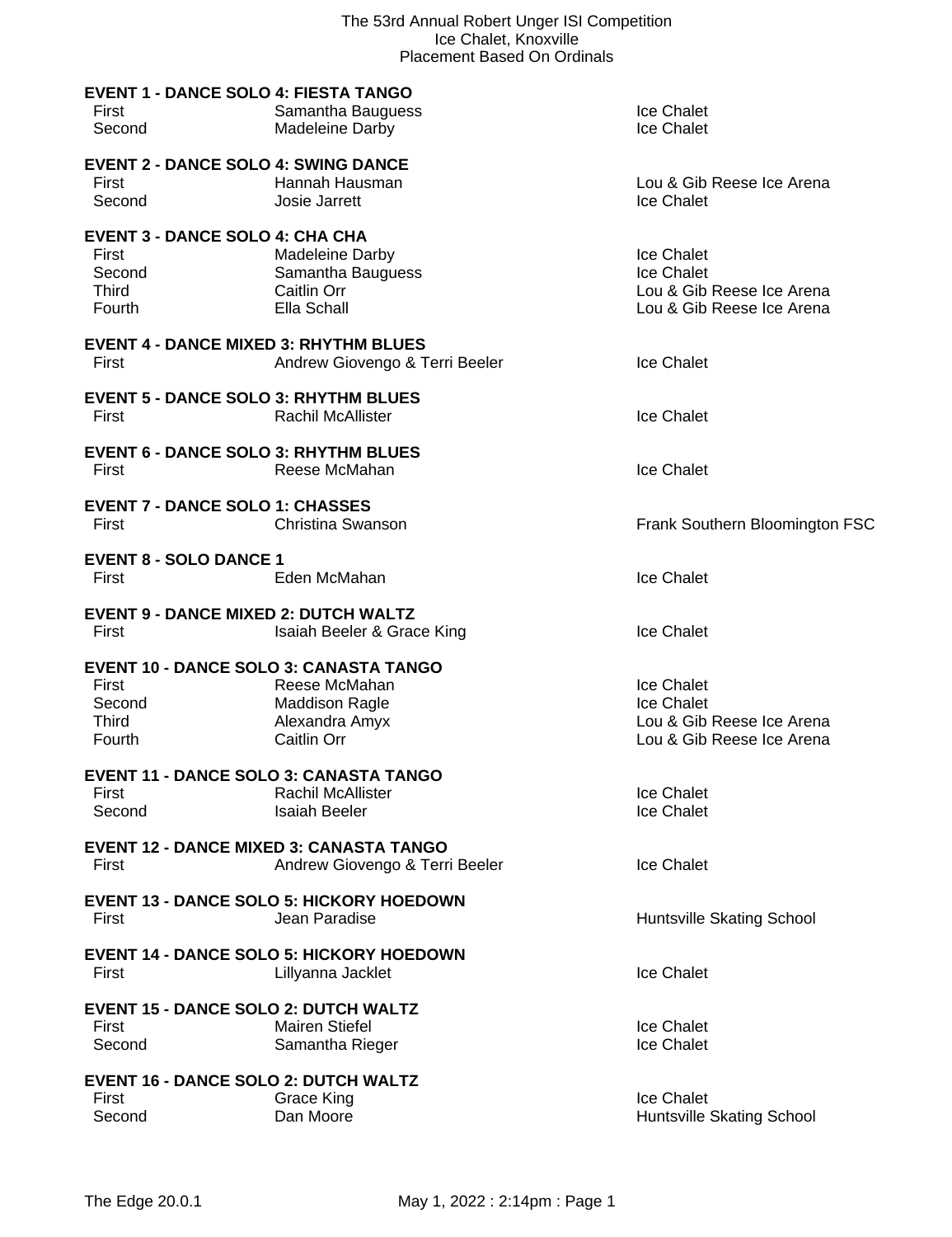| The 53rd Annual Robert Unger ISI Competition<br>Ice Chalet, Knoxville<br><b>Placement Based On Ordinals</b> |                                                     |                           |
|-------------------------------------------------------------------------------------------------------------|-----------------------------------------------------|---------------------------|
|                                                                                                             | <b>EVENT 17 - DANCE MIXED 10: WESTMINSTER WALTZ</b> |                           |
| First                                                                                                       | Altair Zentgraf & Bonnie Dudley                     | <b>Ice Chalet</b>         |
| <b>EVENT 18 - DANCE SOLO 7: TANGO</b>                                                                       |                                                     |                           |
| First                                                                                                       | Noah Hausman                                        | Lou & Gib Reese Ice Arena |
| Second                                                                                                      | Kenadi Scarberry                                    | Lou & Gib Reese Ice Arena |
| <b>EVENT 19 - DANCE SOLO 5: WILLOW WALTZ</b>                                                                |                                                     |                           |
| First                                                                                                       | Lillyanna Jacklet                                   | Ice Chalet                |
| <b>EVENT 20 - DANCE SOLO 7: ROCKER FOXTROT</b>                                                              |                                                     |                           |
| First                                                                                                       | Noah Hausman                                        | Lou & Gib Reese Ice Arena |
| Second                                                                                                      | Kenadi Scarberry                                    | Lou & Gib Reese Ice Arena |
| <b>Third</b>                                                                                                | <b>Isabela Miller</b>                               | Ice Chalet                |
|                                                                                                             | <b>EVENT 21 - DANCE SOLO 10: ARGENTINE TANGO</b>    |                           |
| First                                                                                                       | Altair Zentgraf                                     | Ice Chalet                |
| <b>EVENT 22 - OPEN SOLO FD PLATINUM</b>                                                                     |                                                     |                           |
| First                                                                                                       | Kaitlyn Nash                                        | Lou & Gib Reese Ice Arena |
|                                                                                                             |                                                     |                           |
| <b>EVENT 23 - OPEN SOLO FD GOLD</b>                                                                         |                                                     |                           |
| First                                                                                                       | <b>Charlet Geiger</b>                               | Lou & Gib Reese Ice Arena |
| Second                                                                                                      | Kenadi Scarberry                                    | Lou & Gib Reese Ice Arena |
| <b>EVENT 24 - FOOTWORK 3</b>                                                                                |                                                     |                           |
| First                                                                                                       | Autumn Knoth-Jez                                    | Huntsville Skating School |
| <b>EVENT 25 - FOOTWORK 4</b>                                                                                |                                                     |                           |
| First                                                                                                       | Ella Schall                                         | Lou & Gib Reese Ice Arena |
| Second                                                                                                      | Samantha Bauguess                                   | <b>Ice Chalet</b>         |
| <b>Third</b>                                                                                                | <b>Isabella Mitchell</b>                            | Huntsville Skating School |
| <b>EVENT 26 - FOOTWORK 4</b>                                                                                |                                                     |                           |
| First                                                                                                       | Hannah Hausman                                      | Lou & Gib Reese Ice Arena |
| Second                                                                                                      | Alex Gowans                                         | Lou & Gib Reese Ice Arena |
| <b>Third</b>                                                                                                | Alexandra Amyx                                      | Lou & Gib Reese Ice Arena |
| <b>EVENT 27 - FOOTWORK 3-4</b>                                                                              |                                                     |                           |
| First                                                                                                       | <b>Rosie Christy</b>                                | Lou & Gib Reese Ice Arena |
| Second                                                                                                      | Rachil McAllister                                   | Ice Chalet                |
| <b>EVENT 28 - FOOTWORK 4</b>                                                                                |                                                     |                           |
| First                                                                                                       | <b>Tony Knox</b>                                    | Ice Chalet                |
| <b>EVENT 29 - FOOTWORK 5</b>                                                                                |                                                     |                           |
| First                                                                                                       | Alexa Roth                                          | Ice Chalet                |
|                                                                                                             |                                                     |                           |
| <b>EVENT 30 - FOOTWORK 6-7</b>                                                                              |                                                     |                           |
| First                                                                                                       | Sora Imai                                           | Ice Chalet                |
| Second                                                                                                      | <b>Isabela Miller</b>                               | Ice Chalet                |
| <b>Third</b>                                                                                                | <b>Channing Clarke</b>                              | Ice Chalet                |
| <b>EVENT 31 - FOOTWORK 7</b>                                                                                |                                                     |                           |
| First                                                                                                       | Jaedyn Sobota                                       | Ice Chalet                |
| Second                                                                                                      | Kaitlyn Nash                                        | Lou & Gib Reese Ice Arena |
| <b>Third</b>                                                                                                | <b>Charlet Geiger</b>                               | Lou & Gib Reese Ice Arena |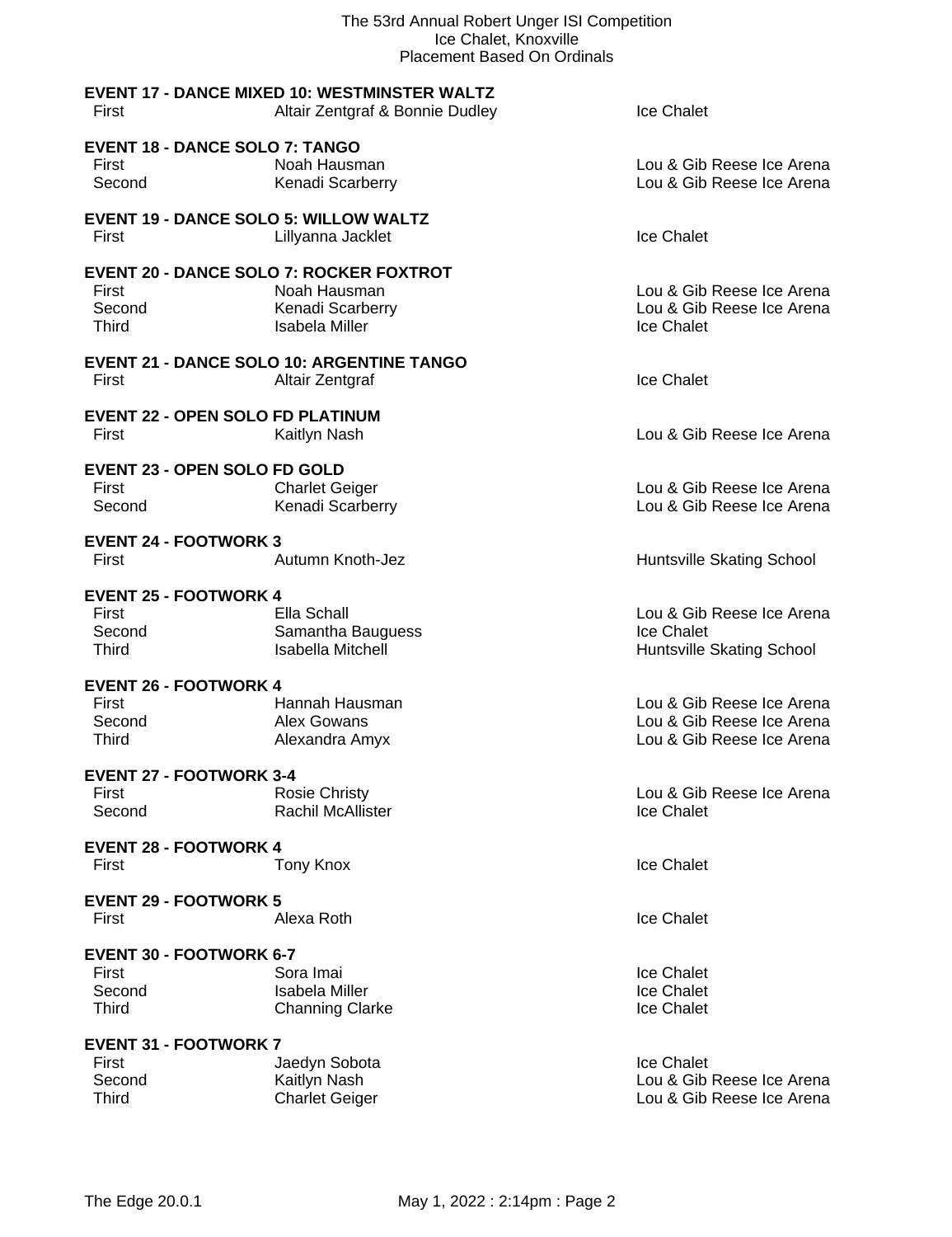|                                                                                     | acchicht Dasca On Orainais                                                       |                                                                                                                 |
|-------------------------------------------------------------------------------------|----------------------------------------------------------------------------------|-----------------------------------------------------------------------------------------------------------------|
| <b>EVENT 32 - FREESTYLE 1</b><br>First<br>Second                                    | Emma Nolen<br><b>Brooke Ming</b>                                                 | Ice Chalet<br>Huntsville Skating School                                                                         |
| <b>EVENT 33 - FREESTYLE 1</b><br>First<br>Second                                    | Carly Farone<br><b>Haley McAdams</b>                                             | Ice Chalet<br>Huntsville Skating School                                                                         |
| <b>EVENT 34 - FREESTYLE 1</b><br>First<br>Second                                    | Grace King<br><b>Terri Beeler</b>                                                | Ice Chalet<br>Ice Chalet                                                                                        |
| <b>EVENT 35 - FREESTYLE 2</b><br>First                                              | <b>Isaac Hausman</b>                                                             | Lou & Gib Reese Ice Arena                                                                                       |
| <b>EVENT 36 - FREESTYLE 2</b><br>First<br>Second<br>Third                           | Reese McMahan<br><b>Mairen Stiefel</b><br><b>Melody Martin</b>                   | Ice Chalet<br>Ice Chalet<br>Lou & Gib Reese Ice Arena                                                           |
| <b>EVENT 37 - FREESTYLE 2</b><br>First<br>Second<br>Third                           | <b>Caitlyn Nix</b><br>Kyleigh Pinkston<br>Anna Claire Abney                      | Huntsville Skating School<br>Ice Chalet<br>Huntsville Skating School                                            |
| <b>EVENT 38 - FREESTYLE 3</b><br>First<br>Second<br><b>Third</b><br>Fourth          | <b>Lily Mitchell</b><br>Samantha Rieger<br>Hannah Rieger<br><b>Megan Stewart</b> | Ice Chalet<br>Ice Chalet<br>Ice Chalet<br>Huntsville Skating School                                             |
| <b>EVENT 39 - FREESTYLE 3</b><br>First<br>Second<br>Third                           | <b>Corinne Hawkey</b><br>Makenna Crowe<br><b>Rachil McAllister</b>               | Ice Chalet<br>Edge Ice Center<br>Ice Chalet                                                                     |
| <b>EVENT 40 - FREESTYLE 4</b><br>First<br>Second<br><b>Third</b><br>Fourth<br>Fifth | Hannah Hausman<br>Ava Burleson<br>Leah Dalili<br>Caitlin Orr<br>Alexandra Amyx   | Lou & Gib Reese Ice Arena<br>Ice Chalet<br>Ice Chalet<br>Lou & Gib Reese Ice Arena<br>Lou & Gib Reese Ice Arena |
| <b>EVENT 41 - OPEN PAIRS GOLD</b><br>First                                          | Isabela Miller & Jeshua Jacklet                                                  | Ice Chalet                                                                                                      |
| <b>EVENT 42 - FREESTYLE 4</b><br>First                                              | Mark Novak                                                                       | Huntsville Skating School                                                                                       |
| <b>EVENT 43 - FREESTYLE 4</b><br>First                                              | Alex Gowans                                                                      | Lou & Gib Reese Ice Arena                                                                                       |

First Communication Communication Alex Gowans<br>
Second Evelyn Hawkey Communication Communication Chalet Chalet Second Evelyn Hawkey **Ice Chalet** Chalet Third Chalet Sydney Chan<br>
Third Chalet Chalet Chan Huntsville Skating School

Huntsville Skating School

Third Sydney Chan<br>
Fourth Emma Herring

**EVENT 44 - FREESTYLE 4**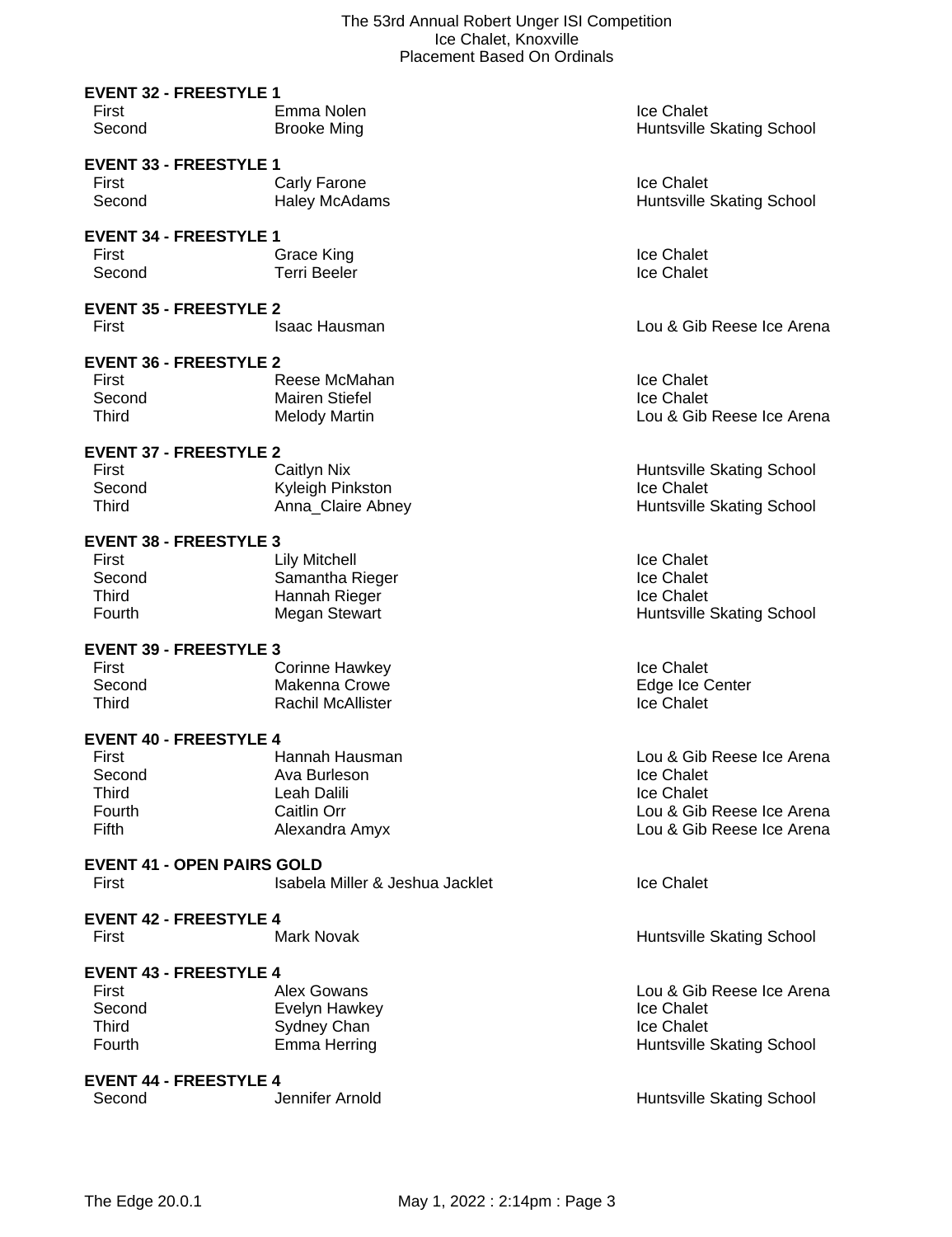### The 53rd Annual Robert Unger ISI Competition Ice Chalet, Knoxville Placement Based On Ordinals

|                                                                                                                 | PIACEMENT DASEG ON ORIGIN                                                                               |                                                                                                                 |
|-----------------------------------------------------------------------------------------------------------------|---------------------------------------------------------------------------------------------------------|-----------------------------------------------------------------------------------------------------------------|
| <b>EVENT 45 - FREESTYLE 5</b><br>First                                                                          | <b>Charlet Geiger</b>                                                                                   | Lou & Gib Reese Ice Arena                                                                                       |
| <b>EVENT 47 - FREESTYLE 8</b><br>First                                                                          | Noah Hausman                                                                                            | Lou & Gib Reese Ice Arena                                                                                       |
| <b>EVENT 48 - ARTISTIC FS1</b><br>First                                                                         | Grace King                                                                                              | Ice Chalet                                                                                                      |
| <b>EVENT 49 - ARTISTIC FS2</b><br>First<br>Second                                                               | <b>Lillian Doss</b><br>Reese McMahan                                                                    | Huntsville Skating School<br>Ice Chalet                                                                         |
| <b>EVENT 50 - ARTISTIC FS3</b><br>First<br>Second<br>Third                                                      | <b>Lily Mitchell</b><br><b>Maddison Ragle</b><br>Samantha Rieger                                        | Ice Chalet<br>Ice Chalet<br>Ice Chalet                                                                          |
| <b>EVENT 51 - ARTISTIC FS3</b><br>First<br>Second                                                               | Lillyanna Jacklet<br>Reagan Murphy                                                                      | Ice Chalet<br>Ice Chalet                                                                                        |
| <b>EVENT 52 - ARTISTIC FS3</b><br>First<br>Second                                                               | <b>Rachil McAllister</b><br>Arwen Roach                                                                 | Ice Chalet<br>Ice Chalet                                                                                        |
| <b>EVENT 53 - ARTISTIC FS3</b><br>First                                                                         | <b>Tricia Privette</b>                                                                                  | Lou & Gib Reese Ice Arena                                                                                       |
| <b>EVENT 54 - ARTISTIC FS4</b><br>First<br>Second<br>Third<br><b>EVENT 55 - ARTISTIC FS4</b><br>First<br>Second | Hannah Hausman<br>Madeleine Darby<br>Samantha Bauguess<br><b>Rosie Christy</b><br><b>Cassandre Dodd</b> | Lou & Gib Reese Ice Arena<br>Ice Chalet<br>Ice Chalet<br>Lou & Gib Reese Ice Arena<br>Huntsville Skating School |
| Third<br>Fourth                                                                                                 | Josie Hamby<br>Alex Gowans                                                                              | Ice Chalet<br>Lou & Gib Reese Ice Arena                                                                         |
| <b>EVENT 57 - ARTISTIC FS4</b><br>First                                                                         | Tony Knox                                                                                               | Ice Chalet                                                                                                      |
| <b>EVENT 58 - ARTISTIC FS5</b><br>First<br>Second                                                               | Alexa Roth<br>Grace Graham                                                                              | Ice Chalet<br>Ice Chalet                                                                                        |
| <b>EVENT 59 - ARTISTIC FS6</b><br>First<br>Second                                                               | <b>Isabela Miller</b><br>Sora Imai                                                                      | Ice Chalet<br>Ice Chalet                                                                                        |
| <b>EVENT 60 - ARTISTIC FS6-GOLD</b><br>First<br>Second<br><b>Third</b>                                          | <b>Bonnie Dudley</b><br><b>Shannon Davis</b><br>Kaitlyn Nash                                            | Ice Chalet<br>Ice Chalet<br>Lou & Gib Reese Ice Arena                                                           |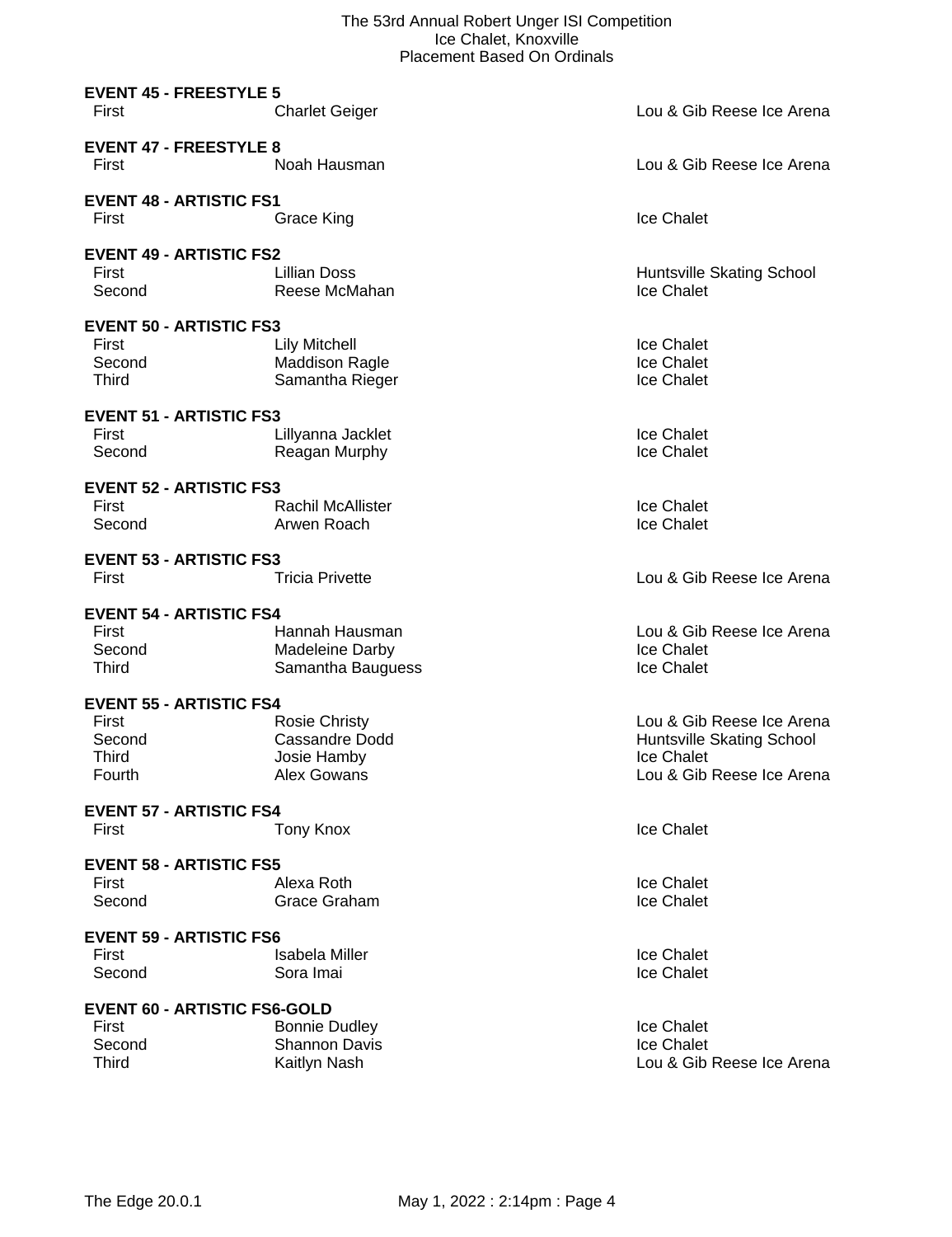| <b>EVENT 61 - ARTISTIC FS8</b><br>First<br>Second                     | <b>Camron Nipper</b><br>Noah Hausman                                   | Ice Chalet<br>Lou & Gib Reese Ice Arena |
|-----------------------------------------------------------------------|------------------------------------------------------------------------|-----------------------------------------|
| <b>EVENT 62B - SOLO COMP. ALPHA</b><br>First                          | Evelyn Heatherly                                                       | Ice Chalet                              |
| EVENT 63A - SOLO COMP. ALPHA<br>First                                 | <b>William Bauguess</b>                                                | Ice Chalet                              |
| <b>EVENT 63B - SOLO COMP. ALPHA</b><br>First                          | Ella Neal                                                              | Edge Ice Center                         |
| <b>EVENT 64A - SOLO COMP. ALPHA</b><br>First                          | Amy Davis                                                              | Ice Chalet                              |
| <b>EVENT 64B - SOLO COMP. BETA</b><br>First                           | Alina Orlovskyy                                                        | Ice Chalet                              |
| <b>EVENT 65A - SOLO COMP. BETA</b><br>First<br>Second<br><b>Third</b> | <b>Allie Killeffer</b><br>Evelyn_Rose Swindeman<br>Norah_Paige Sawyers | Ice Chalet<br>Ice Chalet<br>Ice Chalet  |
| <b>EVENT 65B - SOLO COMP. BETA</b><br>First                           | Mollie O'Beirne                                                        | Huntsville Skating School               |
| <b>EVENT 66A - SOLO COMP. GAMMA</b><br>First                          | George Kohnstamm                                                       | Ice Chalet                              |
| <b>EVENT 66B - SOLO COMP. GAMMA</b><br>First                          | Rebecca Booth                                                          | Huntsville Skating School               |
| <b>EVENT 67A - SOLO COMP. DELTA</b><br>First                          | <b>Barbara Nicks</b>                                                   | Ice Chalet                              |
| <b>EVENT 67B - SOLO COMP. DELTA</b><br>First<br>Second                | Eden McMahan<br><b>Whitley Bauguess</b>                                | Ice Chalet<br>Ice Chalet                |
| <b>EVENT 68A - SOLO COMP. DELTA</b><br>First                          | <b>Colton Jarrett</b>                                                  | Ice Chalet                              |
| <b>EVENT 68B - SOLO COMP. DELTA</b><br>First                          | Sophie Caffrey                                                         | Ice Chalet                              |
| <b>EVENT 69A - SOLO COMP. FS1</b><br>First                            | Shan Chohan                                                            | Ice Chalet                              |
| <b>EVENT 69B - SOLO COMP. FS1</b><br>First                            | Carly Farone                                                           | Ice Chalet                              |
| <b>EVENT 70A - SOLO COMP. FS2</b><br>First                            | <b>Isaac Hausman</b>                                                   | Lou & Gib Reese Ice Arena               |
| <b>EVENT 70B - SOLO COMP. FS2</b><br>First<br>Second                  | <b>Mairen Stiefel</b><br>Reese McMahan                                 | Ice Chalet<br>Ice Chalet                |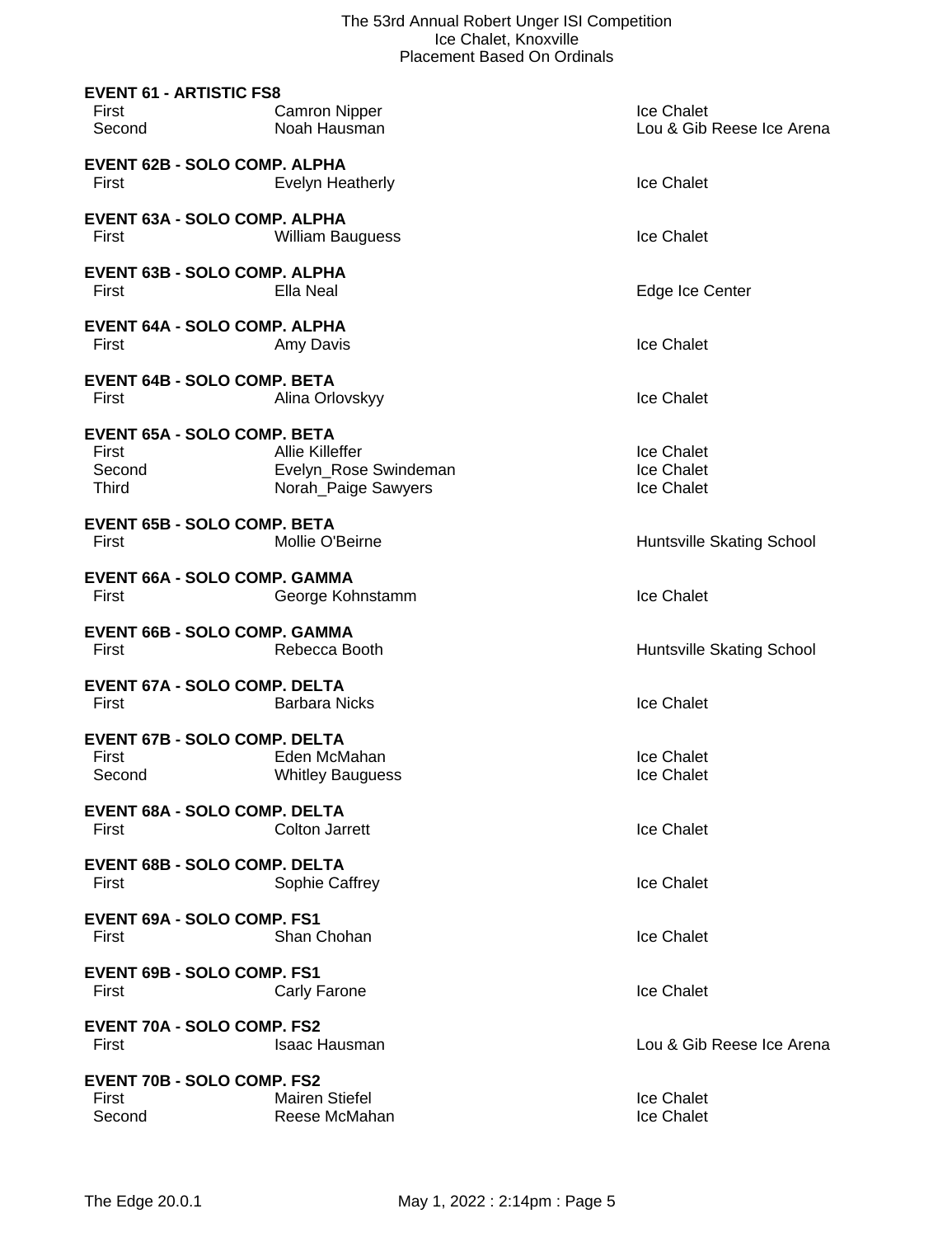| <b>EVENT 71B - SOLO COMP. FS2</b><br>First                                             | <b>Helen Sylvester</b>                                                   | Huntsville Skating School                                                          |
|----------------------------------------------------------------------------------------|--------------------------------------------------------------------------|------------------------------------------------------------------------------------|
| <b>EVENT 72A - SOLO COMP. FS3</b><br>First<br>Second                                   | <b>Lily Mitchell</b><br><b>Adalyn Martin</b>                             | Ice Chalet<br>Lou & Gib Reese Ice Arena                                            |
| <b>EVENT 72B - SOLO COMP. FS3</b><br>First<br>Second                                   | Corinne Hawkey<br>Makenna Crowe                                          | Ice Chalet<br>Edge Ice Center                                                      |
| <b>EVENT 73A - SOLO COMP. FS3</b><br>First                                             | <b>Rachil McAllister</b>                                                 | Ice Chalet                                                                         |
| <b>EVENT 73B - SOLO COMP. FS4</b><br>First<br>Second<br><b>Third</b>                   | <b>Madeleine Darby</b><br>Ella Schall<br>Samantha Bauguess               | Ice Chalet<br>Lou & Gib Reese Ice Arena<br>Ice Chalet                              |
| <b>EVENT 74A - SOLO COMP. FS4</b><br>First<br>Second<br>Third                          | Leah Dalili<br>Hannah Hausman<br>Caitlin Orr                             | <b>Ice Chalet</b><br>Lou & Gib Reese Ice Arena<br>Lou & Gib Reese Ice Arena        |
| <b>EVENT 74B - SOLO COMP. FS4</b><br>First<br>Second                                   | Cassandre Dodd<br>Evelyn Hawkey                                          | Huntsville Skating School<br>Ice Chalet                                            |
| <b>EVENT 75A - SOLO COMP. FS4</b><br>First                                             | Andrew Giovengo                                                          | Ice Chalet                                                                         |
| <b>EVENT 77 - SOLO COMP. FS8</b><br>Second                                             | Noah Hausman                                                             | Lou & Gib Reese Ice Arena                                                          |
| <b>EVENT 78 - SOLO COMP. FS8</b><br>First                                              | Amanda Bates                                                             | Ice Chalet                                                                         |
| <b>EVENT 79 - FAMILY SPOTLIGHT</b><br><b>First</b><br>Second<br><b>Third</b><br>Fourth | My Enemy<br>Jarrett Family<br><b>Dueling Dragons</b><br>The Power Couple | Ice Chalet<br>Ice Chalet<br>Huntsville Skating School<br>Huntsville Skating School |
| <b>EVENT 80 - THEME SPOT. FS7-8</b><br>First<br>Second                                 | Amanda Bates<br>Austin Johnson                                           | Ice Chalet<br>Lou & Gib Reese Ice Arena                                            |
| <b>EVENT 81 - ENSEMBLE</b><br>First<br>Second                                          | Team USA<br>The Haunted Mansion                                          | Huntsville Skating School<br>Ice Chalet                                            |
| <b>EVENT 82 - ENSEMBLE</b><br>First<br>Second                                          | <b>Mary Poppins</b><br>The Official Super Awesome Totally Legit          | Lou & Gib Reese Ice Arena<br>Ice Chalet                                            |
| <b>EVENT 83 - DRAMA SPOT. FS3</b><br>First                                             | Lillyanna Jacklet                                                        | Ice Chalet                                                                         |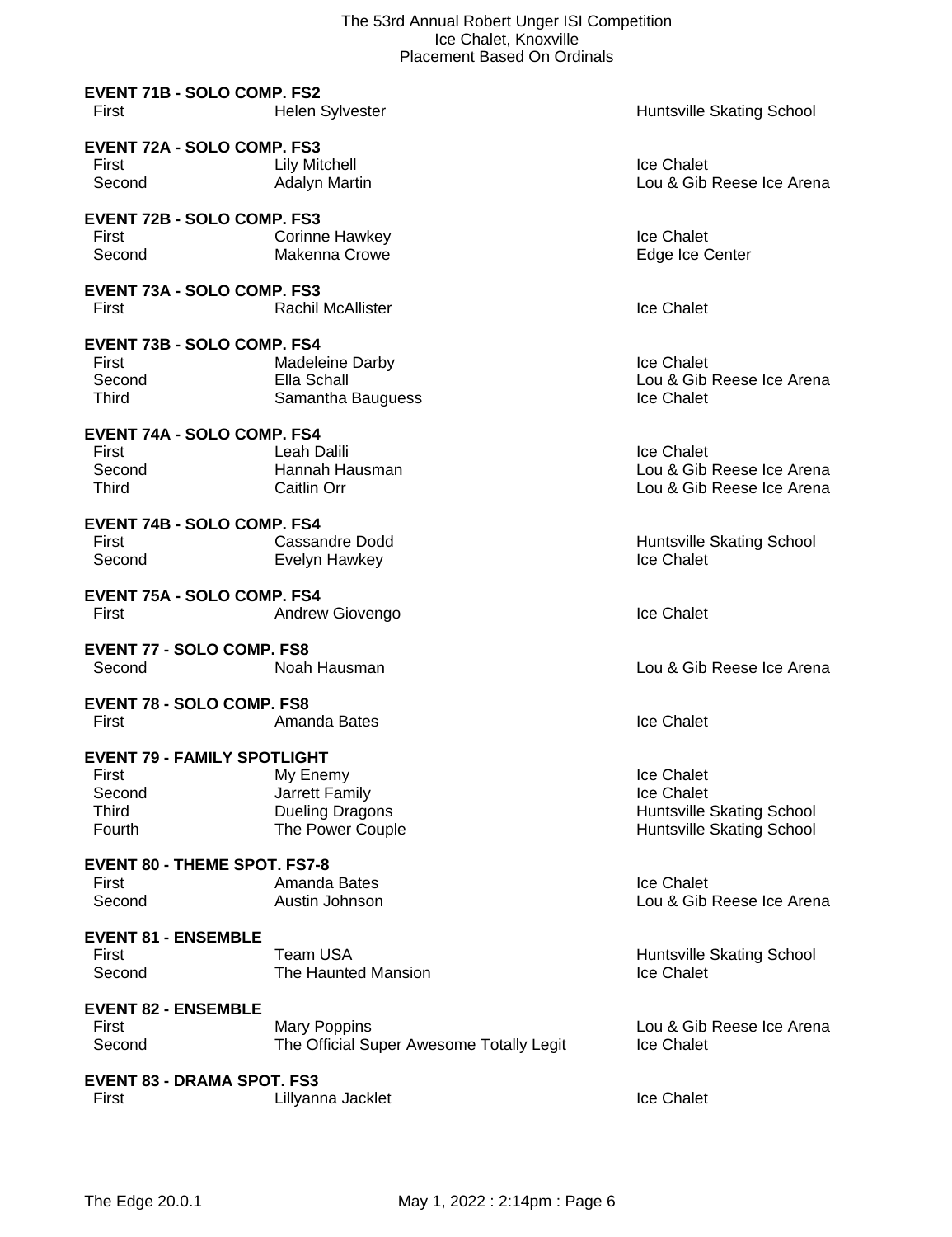|                                                           | <b>Placement Based On Ordinals</b>                    |                                  |
|-----------------------------------------------------------|-------------------------------------------------------|----------------------------------|
| <b>EVENT 84 - DRAMA SPOT. GOLD</b><br>First               | <b>Bonnie Dudley</b>                                  | Ice Chalet                       |
| Second                                                    | Emma Ogle                                             | <b>Ice Chalet</b>                |
| <b>EVENT 85 - INTERPRETIVE SPOTLIGHT FS2</b>              |                                                       |                                  |
| First                                                     | <b>Melody Martin</b>                                  | Lou & Gib Reese Ice Arena        |
| Second                                                    | <b>Lillian Doss</b>                                   | Huntsville Skating School        |
| <b>EVENT 86 - INTERPRETIVE SPOTLIGHT FS3</b>              |                                                       |                                  |
| First                                                     | Samantha Rieger                                       | Ice Chalet                       |
| Second                                                    | <b>Lily Mitchell</b>                                  | Ice Chalet                       |
| Third                                                     | Hannah Rieger                                         | Ice Chalet                       |
| Fourth                                                    | Megan Stewart                                         | Huntsville Skating School        |
| <b>EVENT 87 - INTERPRETIVE SPOTLIGHT FS1</b>              |                                                       |                                  |
| First                                                     | <b>Grace King</b>                                     | <b>Ice Chalet</b>                |
| <b>EVENT 88 - INTERPRETIVE SPOTLIGHT FS4</b>              |                                                       |                                  |
| First                                                     | Mark Novak                                            | Huntsville Skating School        |
| Second                                                    | Caitlin Orr                                           | Lou & Gib Reese Ice Arena        |
| Third                                                     | Samantha Bauguess                                     | Ice Chalet                       |
| <b>EVENT 89 - INTERPRETIVE SPOTLIGHT FS4</b>              |                                                       |                                  |
| First                                                     | Nadia Paradise                                        | Huntsville Skating School        |
| Second                                                    | <b>Tony Knox</b>                                      | Ice Chalet                       |
| <b>EVENT 90 - INTERPRETIVE SPOTLIGHT FS4</b>              |                                                       |                                  |
| First                                                     | Evelyn Hawkey                                         | Ice Chalet                       |
| Second                                                    | Cassandre Dodd                                        | Huntsville Skating School        |
| <b>EVENT 91 - INTERPRETIVE SPOTLIGHT FS3</b>              |                                                       |                                  |
| First                                                     | Reagan Murphy                                         | Ice Chalet                       |
| Second                                                    | Makenna Crowe                                         | Edge Ice Center                  |
| Third                                                     | Lillyanna Jacklet                                     | Ice Chalet                       |
|                                                           | <b>EVENT 92 - INTERPRETIVE SPOTLIGHT FS6-FS7</b>      |                                  |
| First                                                     | Jeshua Jacklet                                        | Ice Chalet                       |
| Second                                                    | Jean Paradise                                         | <b>Huntsville Skating School</b> |
|                                                           | <b>EVENT 93 - INTERPRETIVE SPOTLIGHT FS8-PLATINUM</b> |                                  |
| First                                                     | Amanda Bates                                          | Ice Chalet                       |
| Second                                                    | Jessi Buchko                                          | Ice Chalet                       |
| <b>Third</b>                                              | Sarah Vincent                                         | Huntsville Skating School        |
|                                                           | <b>EVENT 94 - INTERPRETIVE SPOTLIGHT FS5-FS6</b>      |                                  |
| First                                                     | <b>Channing Clarke</b>                                | Ice Chalet                       |
| Second                                                    | Alexa Roth                                            | Ice Chalet                       |
| <b>EVENT 95 - EX. TEAM INTERPRETIVE</b><br>UNSCORED EVENT |                                                       |                                  |

UNSCORED EVENT

UNSCORED EVENT

**EVENT 96 - EX. TEAM INTERPRETIVE**

**EVENT 97 - EX. TEAM INTERPRETIVE**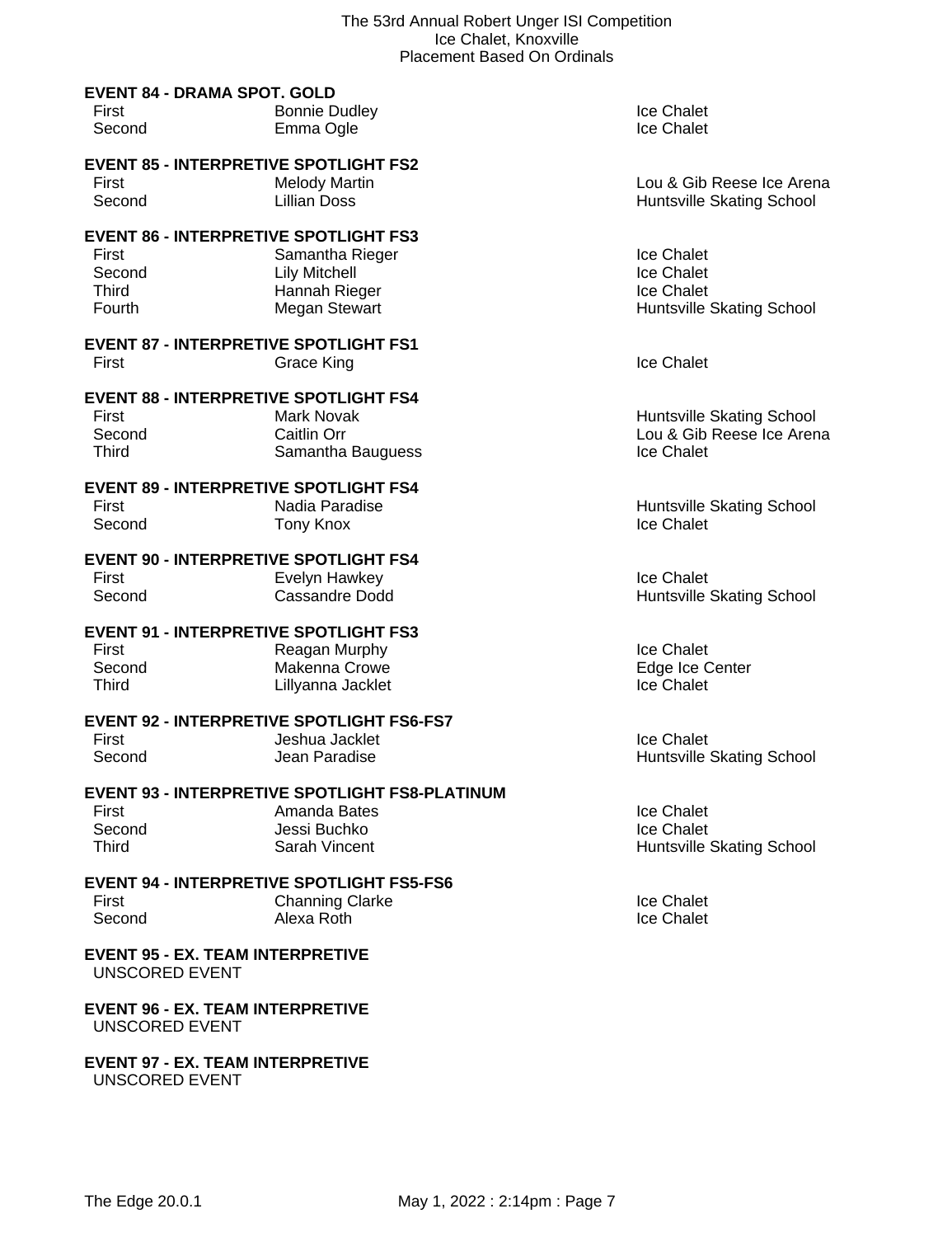#### **EVENT 98 - EX. TEAM INTERPRETIVE** UNSCORED EVENT

#### **EVENT 99 - EX. TEAM INTERPRETIVE** UNSCORED EVENT

| <b>EVENT 100 - RHYTHMIC RIBBON FS4</b><br>First<br>Second                   | <b>Isabella Mitchell</b><br>Hannah Hausman                                                                       | Huntsville Skating School<br>Lou & Gib Reese Ice Arena       |
|-----------------------------------------------------------------------------|------------------------------------------------------------------------------------------------------------------|--------------------------------------------------------------|
| <b>EVENT 101 - RHYTHMIC BALL FS5</b><br>First                               | <b>Charlet Geiger</b>                                                                                            | Lou & Gib Reese Ice Arena                                    |
| <b>EVENT 102 - RHYTHMIC BALL FS7</b><br>First                               | Austin Johnson                                                                                                   | Lou & Gib Reese Ice Arena                                    |
| <b>EVENT 103 - RHYTHMIC RIBBON FS6</b><br>First                             | Sora Imai                                                                                                        | <b>Ice Chalet</b>                                            |
| <b>EVENT 104 - RHYTHMIC RIBBON FS7-8</b><br>First<br>Second                 | Noah Hausman<br>Jeshua Jacklet                                                                                   | Lou & Gib Reese Ice Arena<br>Ice Chalet                      |
| <b>EVENT 105 - RHYTHMIC RIBBON FS1-3</b><br>First<br>Second<br><b>Third</b> | Lillyanna Jacklet<br>Makenna Crowe<br><b>Haley McAdams</b>                                                       | Ice Chalet<br>Edge Ice Center<br>Huntsville Skating School   |
| <b>EVENT 106 - RHYTHMIC RIBBON FS2</b><br>First                             | <b>Helen Sylvester</b>                                                                                           | Huntsville Skating School                                    |
| <b>EVENT 107 - RHYTHMIC RIBBON FS3</b><br>First                             | <b>Adalyn Martin</b>                                                                                             | Lou & Gib Reese Ice Arena                                    |
| <b>EVENT 108 - RHYTHMIC RIBBON FS4</b><br>First<br>Second                   | Josie Jarrett<br>Cassandre Dodd                                                                                  | Ice Chalet<br>Huntsville Skating School                      |
| <b>EVENT 109 - RHYTHMIC HOOP FS2</b><br>First                               | <b>Lillian Doss</b>                                                                                              | Huntsville Skating School                                    |
| <b>EVENT 110 - RHYTHMIC HOOP FS3</b><br>First                               | Autumn Knoth-Jez                                                                                                 | Huntsville Skating School                                    |
| <b>EVENT 111 - RHYTHMIC HOOP FS4</b><br>First                               | <b>Isabella Mitchell</b>                                                                                         | Huntsville Skating School                                    |
| <b>EVENT 112 - RHYTHMIC HOOP FS4</b><br>First                               | <b>Rosie Christy</b>                                                                                             | Lou & Gib Reese Ice Arena                                    |
| <b>EVENT 113 - JUMP &amp; SPIN LOW</b><br>First<br>Second                   | Evelyn Heatherly & Norah_Paige Sawyers<br>Barbara Nicks & Alina Orlovskyy                                        | Ice Chalet<br>Ice Chalet                                     |
| <b>EVENT 114 - JUMP &amp; SPIN LOW</b><br>First<br>Second<br><b>Third</b>   | Whitley Bauguess & Evelyn_Rose Swindeman<br>William Bauguess & Colton Jarrett<br>Lilah Hirtzinger & Iylah Kruise | <b>Ice Chalet</b><br>Ice Chalet<br>Lou & Gib Reese Ice Arena |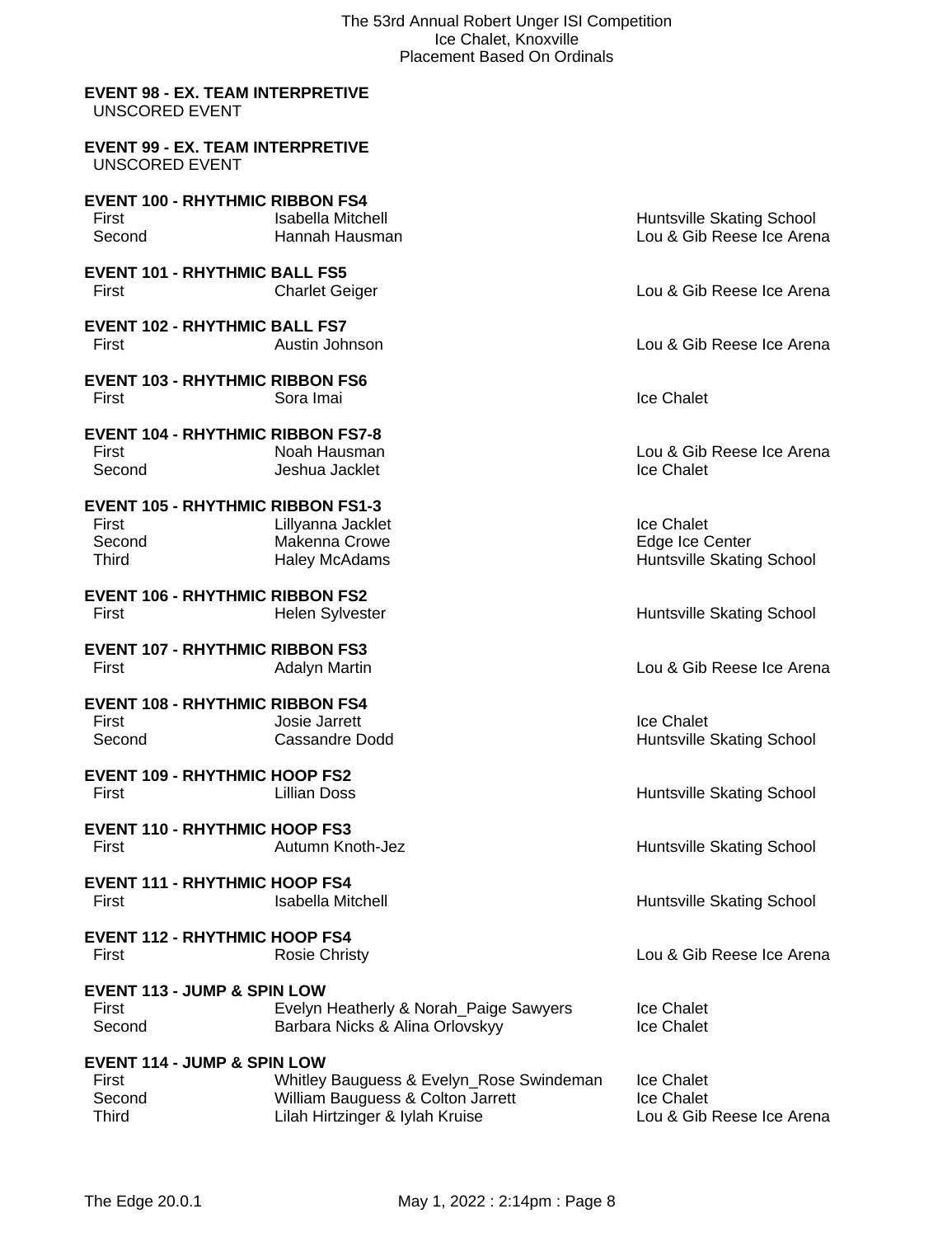| <b>EVENT 115 - JUMP &amp; SPIN BRONZE</b><br>First                           | Isaac Hausman & Melody Martin                                                                               | Lou & Gib Reese Ice Arena                                            |
|------------------------------------------------------------------------------|-------------------------------------------------------------------------------------------------------------|----------------------------------------------------------------------|
| <b>EVENT 116 - JUMP &amp; SPIN BRONZE</b><br>First<br>Second<br><b>Third</b> | Hannah Rieger & Allison Reynolds<br>Lily Mitchell & Kyleigh Pinkston<br>Mairen Stiefel & Isabelle Swindeman | Ice Chalet<br>Ice Chalet<br>Ice Chalet                               |
| <b>EVENT 117 - JUMP &amp; SPIN BRONZE</b><br>First<br>Second                 | George Kohnstamm & Carly Farone<br>Reagan Murphy & Rachil McAllister                                        | Ice Chalet<br>Ice Chalet                                             |
| <b>EVENT 118 - JUMP &amp; SPIN BRONZE</b><br>First                           | Dan Moore & Helen Sylvester                                                                                 | Huntsville Skating School                                            |
| <b>EVENT 119 - JUMP &amp; SPIN SILVER</b><br>First<br>Second<br>Third        | Samantha Bauguess & Samantha Rieger<br>Ella Schall & Adalyn Martin<br>Isabella Mitchell & Haley McAdams     | Ice Chalet<br>Lou & Gib Reese Ice Arena<br>Huntsville Skating School |
| <b>EVENT 120 - JUMP &amp; SPIN SILVER</b><br>First<br>Second<br><b>Third</b> | Charlotte Hardt & Alice Jinks<br>Maddison Ragle & Ava Burleson<br>Caitlin Orr & Alexandra Amyx              | Huntsville Skating School<br>Ice Chalet<br>Lou & Gib Reese Ice Arena |
| <b>EVENT 121 - JUMP &amp; SPIN SILVER</b><br>First<br>Second<br>Third        | Andrew Giovengo & Grace Graham<br>Leah Dalili & Alisa Apostoaei<br>Lillyanna Jacklet & Josie Jarrett        | Ice Chalet<br>Ice Chalet<br>Ice Chalet                               |
| <b>EVENT 122 - JUMP &amp; SPIN SILVER</b><br>First                           | Autumn Knoth-Jez & Jennifer Arnold                                                                          | Huntsville Skating School                                            |
| <b>EVENT 123 - JUMP &amp; SPIN GOLD</b><br><b>First</b><br>Second            | Bonnie Dudley & Jaedyn Sobota<br>Jeshua Jacklet & Shannon Davis                                             | Ice Chalet<br>Ice Chalet                                             |
| <b>EVENT 124 - JUMP &amp; SPIN PLATINUM</b><br>First<br>Second               | Noah Hausman & Abigail Bagent<br>Ericka Walter & Sarah Vincent                                              | Lou & Gib Reese Ice Arena<br>Huntsville Skating School               |
| <b>EVENT 125 - JUMP &amp; SPIN PLATINUM</b><br>First                         | Amanda Bates & Jessi Buchko                                                                                 | <b>Ice Chalet</b>                                                    |
| <b>EVENT 126 - SPECIAL SKATER 1</b><br>First                                 | Paul Davis                                                                                                  | Huntsville Skating School                                            |
| <b>EVENT 127 - SPECIAL SKATER 1</b><br>First                                 | <b>Erik Davis</b>                                                                                           | Huntsville Skating School                                            |
| <b>EVENT 128 - SPECIAL SKATER 2</b><br>First                                 | Laura_Beth Matus                                                                                            | Huntsville Skating School                                            |
| <b>EVENT 129 - SPECIAL SKATER 3</b><br>First                                 | Carolyn Snoddy                                                                                              | Huntsville Skating School                                            |
| <b>EVENT 130 - SPECIAL SKATER 3</b><br>First                                 | <b>Anthony Lewis</b>                                                                                        | Huntsville Skating School                                            |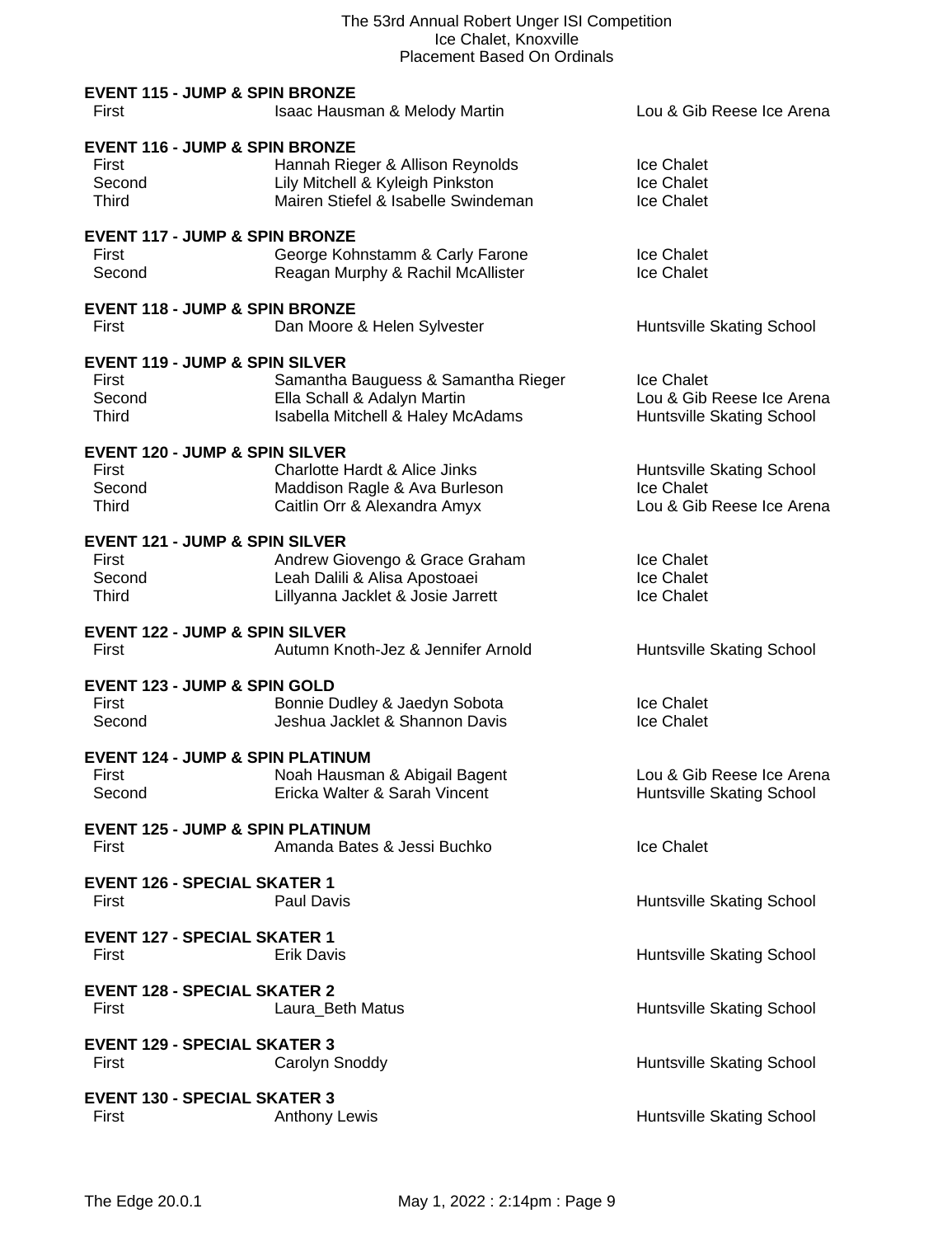|                                                                      | r iacenieni paseg On Orginais                                    |                                         |
|----------------------------------------------------------------------|------------------------------------------------------------------|-----------------------------------------|
| <b>EVENT 131 - SPECIAL SKATER 4</b><br>First                         | <b>Kelly Rice</b>                                                | Huntsville Skating School               |
| <b>EVENT 132 - STROKING PRE ALPHA</b><br>First<br>Second<br>Second   | Ryan Allen<br><b>Faith Blair</b><br>Maya Chohan                  | Ice Chalet<br>Ice Chalet<br>Ice Chalet  |
| <b>EVENT 133 - STROKING PRE ALPHA-ALPHA</b><br>First<br>Second       | Evelyn Heatherly<br>Savannah Christian                           | Ice Chalet<br>Ice Chalet                |
| <b>EVENT 134 - STROKING ALPHA</b><br>First<br>Second                 | Ella Neal<br><b>William Bauguess</b>                             | Edge Ice Center<br>Ice Chalet           |
| <b>EVENT 135 - STROKING BETA</b><br>First<br>Second                  | Alina Orlovskyy<br>Lilah Hirtzinger                              | Ice Chalet<br>Lou & Gib Reese Ice Arena |
| <b>EVENT 136 - STROKING BETA</b><br>First<br>Second                  | Evelyn_Rose Swindeman<br>Iylah Kruise                            | Ice Chalet<br>Lou & Gib Reese Ice Arena |
| <b>EVENT 137 - STROKING PRE ALPHA</b><br>First                       | Zoey Jones                                                       | Ice Chalet                              |
| <b>EVENT 138 - STROKING ALPHA</b><br>First                           | Amy Davis                                                        | Ice Chalet                              |
| <b>EVENT 139 - STROKING BETA</b><br>First<br>Second                  | Elienna Maxwell<br>Norah_Paige Sawyers                           | Ice Chalet<br>Ice Chalet                |
| <b>EVENT 140 - STROKING BETA</b><br>First                            | Dan Moore                                                        | Huntsville Skating School               |
| <b>EVENT 141 - STROKING BETA-GAMMA</b><br>First<br>Second            | George Kohnstamm<br>Mollie O'Beirne                              | Ice Chalet<br>Huntsville Skating School |
| <b>EVENT 142 - STROKING GAMMA</b><br>First                           | Rebecca Booth                                                    | Huntsville Skating School               |
| <b>EVENT 143 - STROKING DELTA</b><br>First<br>Second<br><b>Third</b> | Eden McMahan<br><b>Whitley Bauguess</b><br><b>Colton Jarrett</b> | Ice Chalet<br>Ice Chalet<br>Ice Chalet  |
| <b>EVENT 144 - STROKING DELTA</b><br>First                           | Sophie Caffrey                                                   | <b>Ice Chalet</b>                       |
| <b>EVENT 145 - STROKING FS1</b><br>First<br>Second                   | Emma Nolen<br><b>Brooke Ming</b>                                 | Ice Chalet<br>Huntsville Skating School |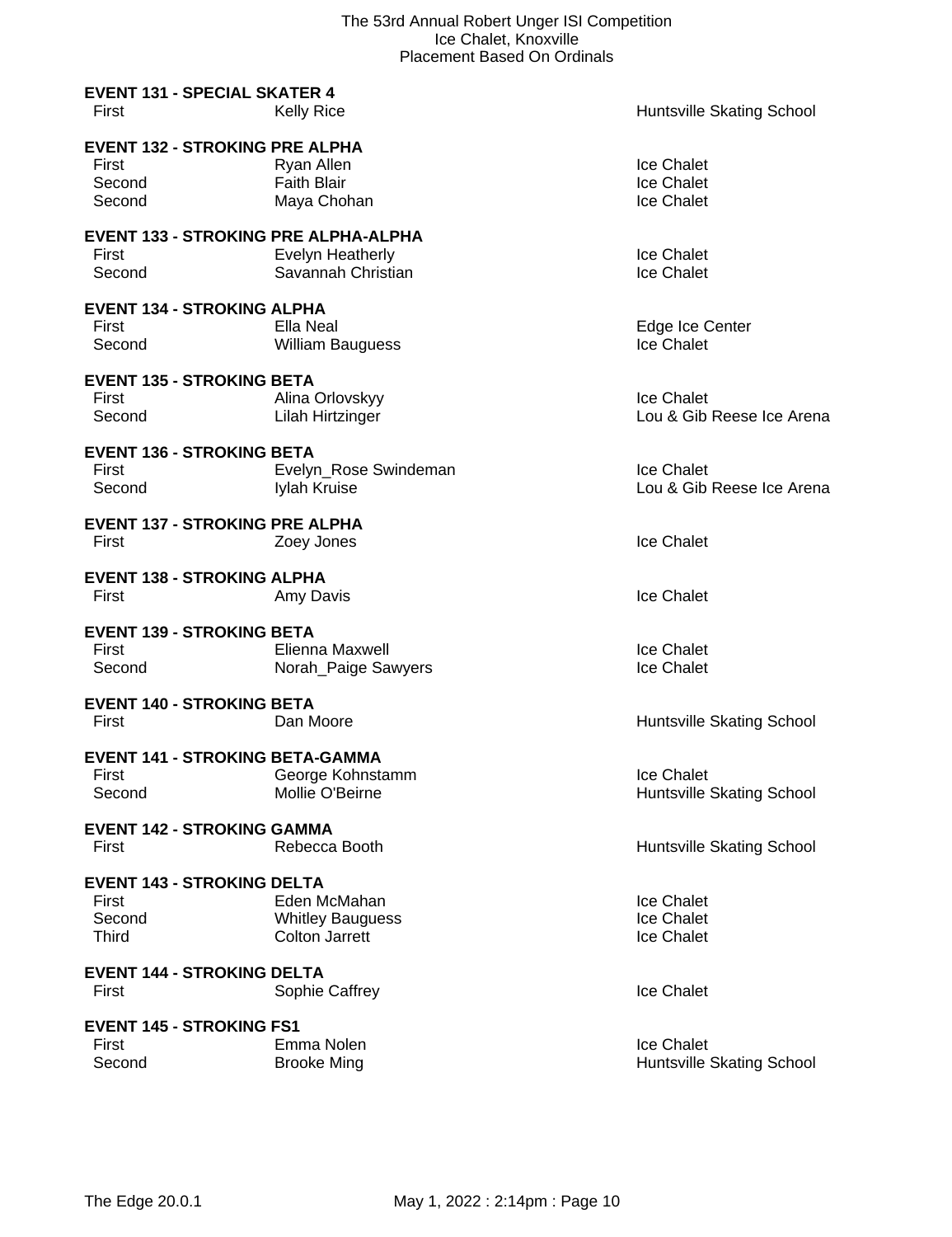| <b>EVENT 146 - STROKING FS1</b>          |                                             |                                         |
|------------------------------------------|---------------------------------------------|-----------------------------------------|
| First                                    | Claire Clayton                              | Huntsville Skating School               |
| Second                                   | <b>Isabelle Swindeman</b>                   | Ice Chalet                              |
| <b>EVENT 147 - STROKING FS1</b>          |                                             |                                         |
| First                                    | <b>Grace King</b>                           | Ice Chalet                              |
| Second                                   | Carly Farone                                | Ice Chalet                              |
|                                          |                                             |                                         |
| <b>EVENT 148 - STROKING FS2</b>          |                                             |                                         |
| First                                    | Reese McMahan                               | Ice Chalet                              |
| Second<br><b>Third</b>                   | <b>Caitlyn Nix</b><br><b>Mairen Stiefel</b> | Huntsville Skating School<br>Ice Chalet |
| Fourth                                   | Kyleigh Pinkston                            | Ice Chalet                              |
|                                          |                                             |                                         |
| <b>EVENT 149 - STROKING FS2-FS3</b>      |                                             |                                         |
| First                                    | Helen Sylvester                             | <b>Huntsville Skating School</b>        |
| Second                                   | <b>Rachil McAllister</b>                    | Ice Chalet                              |
| <b>EVENT 150 - STROKING FS3-FS4</b>      |                                             |                                         |
| First                                    | Mark Novak                                  | <b>Huntsville Skating School</b>        |
| Second                                   | <b>Megan Stewart</b>                        | Huntsville Skating School               |
| Third                                    | Samantha Bauguess                           | Ice Chalet                              |
| Fourth                                   | Hannah Rieger                               | Ice Chalet                              |
| <b>EVENT 151 - STROKING FS3</b>          |                                             |                                         |
| First                                    | <b>Maddison Ragle</b>                       | Ice Chalet                              |
| Second                                   | Samantha Rieger                             | Ice Chalet                              |
| <b>EVENT 152 - STROKING FS3</b>          |                                             |                                         |
| First                                    | <b>Corinne Hawkey</b>                       | Ice Chalet                              |
| Second                                   | Makenna Crowe                               | Edge Ice Center                         |
|                                          |                                             |                                         |
| <b>EVENT 153 - STROKING FS4</b><br>First | Leah Dalili                                 | Ice Chalet                              |
| First                                    | <b>Charlotte Hardt</b>                      |                                         |
|                                          |                                             | <b>Huntsville Skating School</b>        |
| <b>EVENT 154 - STROKING FS4</b>          |                                             |                                         |
| First                                    | Emma Herring                                | Huntsville Skating School               |
| Second                                   | Sydney Chan                                 | Ice Chalet                              |
| Third                                    | Josie Jarrett                               | Ice Chalet                              |
| <b>EVENT 155 - STROKING FS4</b>          |                                             |                                         |
| First                                    | Nadia Paradise                              | Huntsville Skating School               |
| <b>EVENT 156 - STROKING FS5</b>          |                                             |                                         |
| First                                    | Alexa Roth                                  | <b>Ice Chalet</b>                       |
|                                          |                                             |                                         |
| <b>EVENT 157 - STROKING FS6</b>          |                                             |                                         |
| First                                    | Jean Paradise                               | Huntsville Skating School               |
| <b>EVENT 158 - STROKING FS8</b>          |                                             |                                         |
| First                                    | Amanda Bates                                | Ice Chalet                              |
|                                          |                                             |                                         |
| <b>EVENT 159 - STROKING GOLD</b>         |                                             |                                         |
| First                                    | Emma Ogle                                   | Ice Chalet                              |
|                                          |                                             |                                         |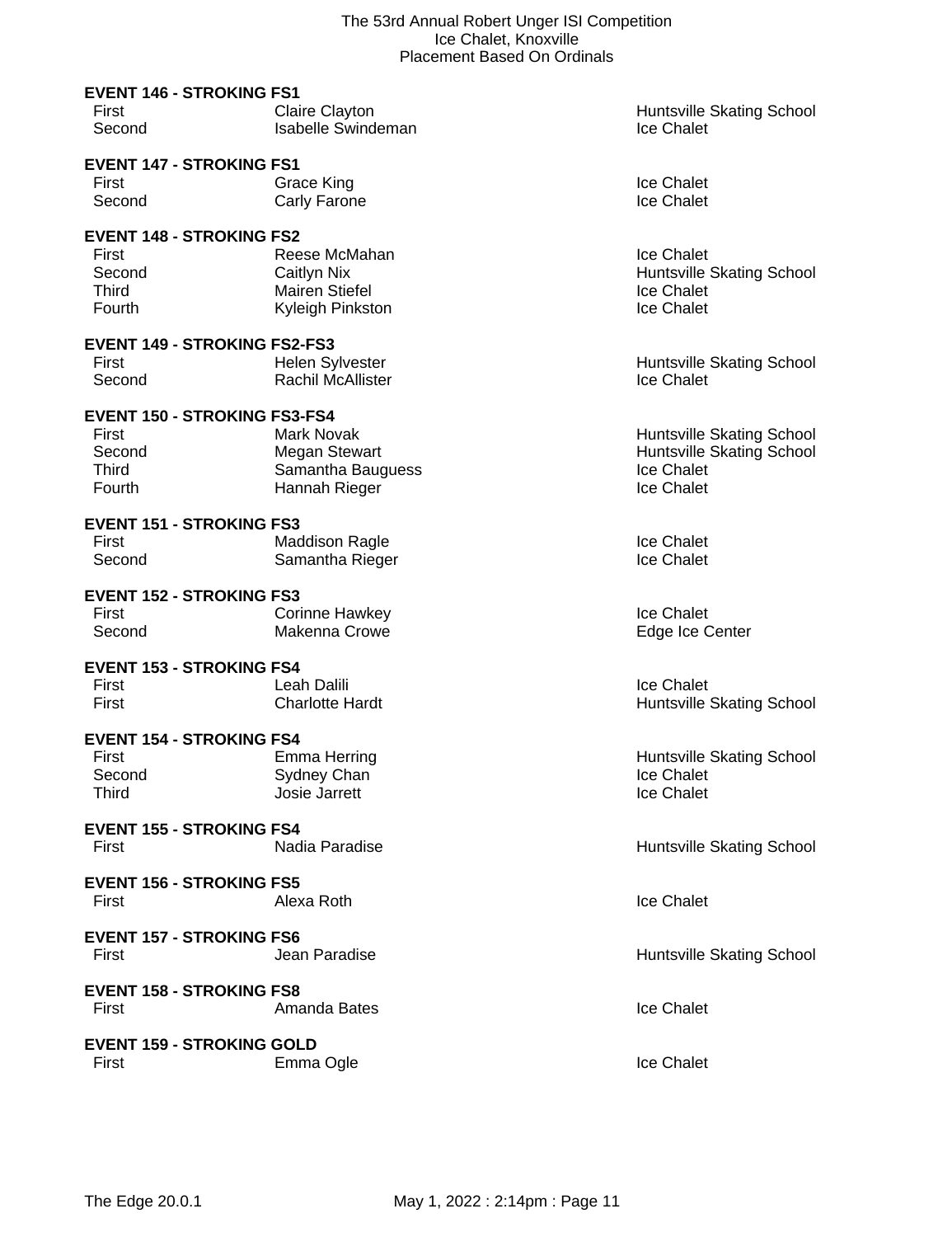| <b>EVENT 160 - ARTISTIC FS7</b><br>First<br>Second<br><b>Third</b>    | Abigail Bagent<br>Jeshua Jacklet<br>Jaedyn Sobota                                    | Lou & Gib Reese Ice Arena<br>Ice Chalet<br>Ice Chalet |
|-----------------------------------------------------------------------|--------------------------------------------------------------------------------------|-------------------------------------------------------|
| <b>EVENT 161 - DANCE PRO PTNR 7: TANGO</b><br>First                   | Abigail Bagent & Noah Hausman                                                        | Lou & Gib Reese Ice Arena                             |
| First                                                                 | <b>EVENT 162 - DANCE MIXED 7: ROCKER FOXTROT</b><br>Noah Hausman & Charlet Geiger    | Lou & Gib Reese Ice Arena                             |
| <b>UNSCORED EVENT</b>                                                 | <b>EVENT 163 - EX. DANCE INT'L SILVER SAMBA PLATINUM</b>                             |                                                       |
| <b>EVENT 164 - EX. RHYTHM DANCE PLATINUM</b><br><b>UNSCORED EVENT</b> |                                                                                      |                                                       |
| First                                                                 | <b>EVENT 165 - DANCE PRO PTNR 7: ROCKER FOXTROT</b><br>Noah Hausman & Abigail Bagent | Lou & Gib Reese Ice Arena                             |
| <b>EVENT 166 - TOT 3</b><br>First                                     | Ron Blair                                                                            | Ice Chalet                                            |
| <b>EVENT 167 - PRE ALPHA</b><br>First<br>Second                       | <b>Faith Blair</b><br>Phia Reed                                                      | Ice Chalet<br>Ice Chalet                              |
| <b>EVENT 168 - PRE ALPHA</b><br>First<br>Second<br>Third              | <b>Phoebe Reed</b><br>Savannah Christian<br>Ryan Allen                               | Ice Chalet<br>Ice Chalet<br>Ice Chalet                |
| <b>EVENT 169 - PRE ALPHA</b><br>First<br>Second                       | Paige Reed<br>Zoey Jones                                                             | Ice Chalet<br>Ice Chalet                              |
| <b>EVENT 170 - ALPHA</b><br>First<br>Second                           | <b>Evelyn Heatherly</b><br>Kylie Harden                                              | Ice Chalet<br>Huntsville Skating School               |
| <b>EVENT 171 - ALPHA</b><br>First                                     | <b>William Bauguess</b>                                                              | Ice Chalet                                            |
| <b>EVENT 172 - ALPHA</b><br>First<br>Second                           | Piper Reed<br>Ella Neal                                                              | Ice Chalet<br>Edge Ice Center                         |
| <b>EVENT 173 - ALPHA</b><br>First<br>Second                           | Amy Davis<br>Kelly VanWinkle                                                         | Ice Chalet<br>Ice Chalet                              |
| <b>EVENT 174 - BETA</b><br>First<br>Second<br><b>Third</b>            | Alina Orlovskyy<br>Elienna Maxwell<br>Evelyn_Rose Swindeman                          | Ice Chalet<br>Ice Chalet<br>Ice Chalet                |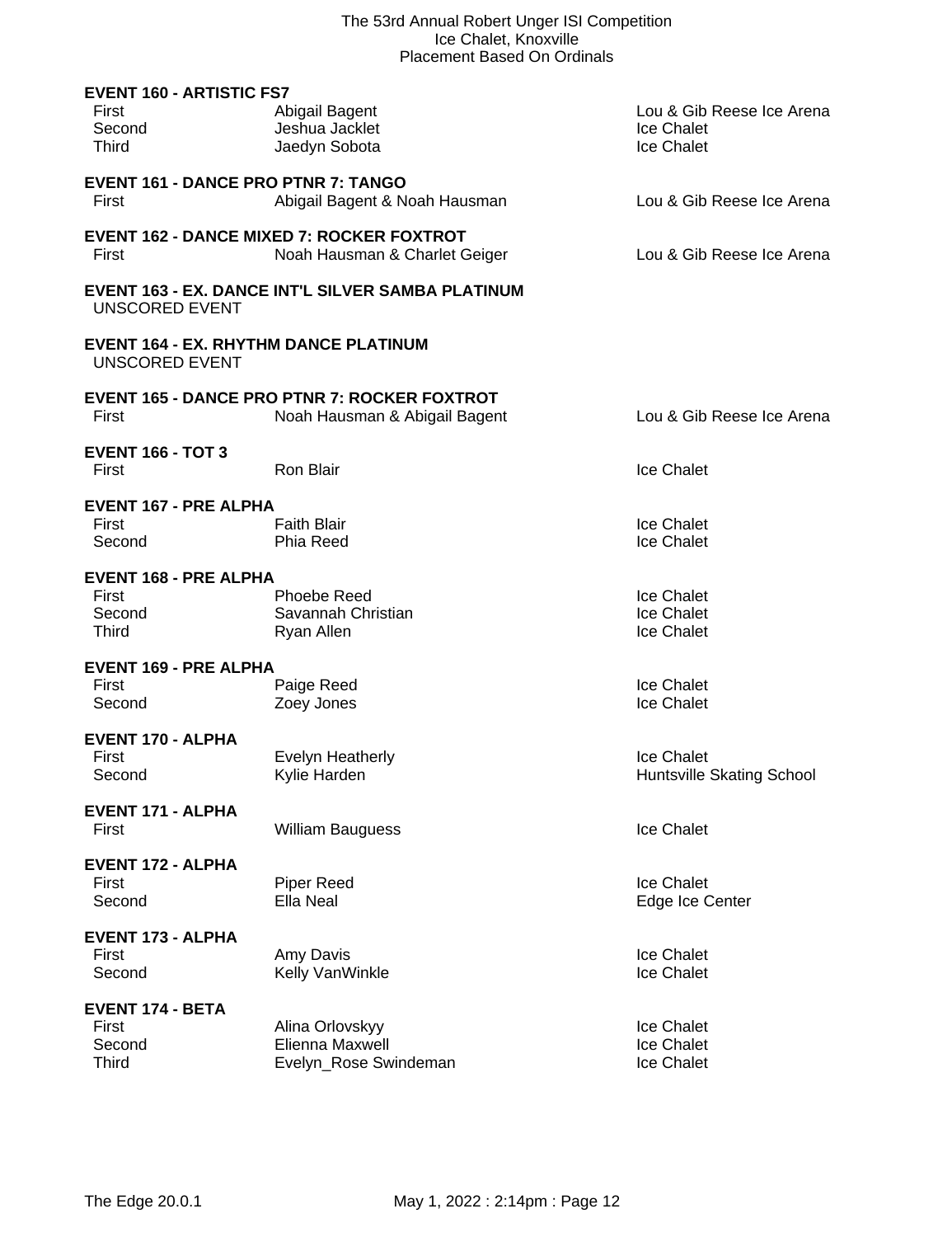## The 53rd Annual Robert Unger ISI Competition Ice Chalet, Knoxville Placement Based On Ordinals

| <b>EVENT 175 - BETA</b><br>First<br>Second<br><b>Third</b><br>Fourth | Allie Killeffer<br>Norah_Paige Sawyers<br>Katelyn Harden<br>Mollie O'Beirne | Ice Chalet<br>Ice Chalet<br>Huntsville Skating School<br>Huntsville Skating School |
|----------------------------------------------------------------------|-----------------------------------------------------------------------------|------------------------------------------------------------------------------------|
| EVENT 176 - BETA<br>First                                            | Kaitlyn Radford                                                             | <b>Ice Chalet</b>                                                                  |
| <b>EVENT 177 - GAMMA</b><br>First                                    | George Kohnstamm                                                            | Ice Chalet                                                                         |
| <b>EVENT 178 - DELTA</b><br>First                                    | <b>Barbara Nicks</b>                                                        | <b>Ice Chalet</b>                                                                  |
| <b>EVENT 179 - DELTA</b><br>First<br>Second                          | Eden McMahan<br><b>Whitley Bauguess</b>                                     | Ice Chalet<br>Ice Chalet                                                           |
| <b>EVENT 180 - DELTA</b><br>First                                    | <b>Skyler Rose</b>                                                          | Ice Chalet                                                                         |
| <b>EVENT 181 - FREESTYLE 1</b><br>First<br>Second                    | Isabelle Swindeman<br>Callie Boucher                                        | Ice Chalet<br>Lou & Gib Reese Ice Arena                                            |
| <b>EVENT 182 - PAIRS 1</b><br>First                                  | <b>Isaac Hausman &amp; Melody Martin</b>                                    | Lou & Gib Reese Ice Arena                                                          |
| <b>EVENT 183 - EX. PAIRS 1</b><br><b>UNSCORED EVENT</b>              |                                                                             |                                                                                    |
| <b>EVENT 184 - OPEN PAIRS BRONZE</b><br>First<br>Second              | Noah Hausman & Charlet Geiger<br>Austin Johnson & Abigail Bagent            | Lou & Gib Reese Ice Arena<br>Lou & Gib Reese Ice Arena                             |
| <b>EVENT 185 - OPEN FS GOLD SHORT</b><br>First                       | Kaitlyn Nash                                                                | Lou & Gib Reese Ice Arena                                                          |
| <b>EVENT 186 - OPEN FS PLATINUM</b><br>First                         | Ericka Walter                                                               | Huntsville Skating School                                                          |
| <b>EVENT 187 - OPEN FS GOLD</b><br>First                             | Austin Johnson                                                              | Lou & Gib Reese Ice Arena                                                          |
| <b>EVENT 188 - OPEN FS GOLD</b><br>First<br>Second                   | <b>Shannon Davis</b><br>Kristian Handley                                    | <b>Ice Chalet</b><br>Huntsville Skating School                                     |
| <b>EVENT 189 - OPEN FS GOLD</b><br>First                             | Jean Paradise                                                               | Huntsville Skating School                                                          |
| <b>EVENT 190 - OPEN FS PLATINUM SHORT</b><br>First                   | Ericka Walter                                                               | Huntsville Skating School                                                          |
| <b>EVENT 191 - OPEN FS BRONZE</b><br>First                           | Isaac Hausman                                                               | Lou & Gib Reese Ice Arena                                                          |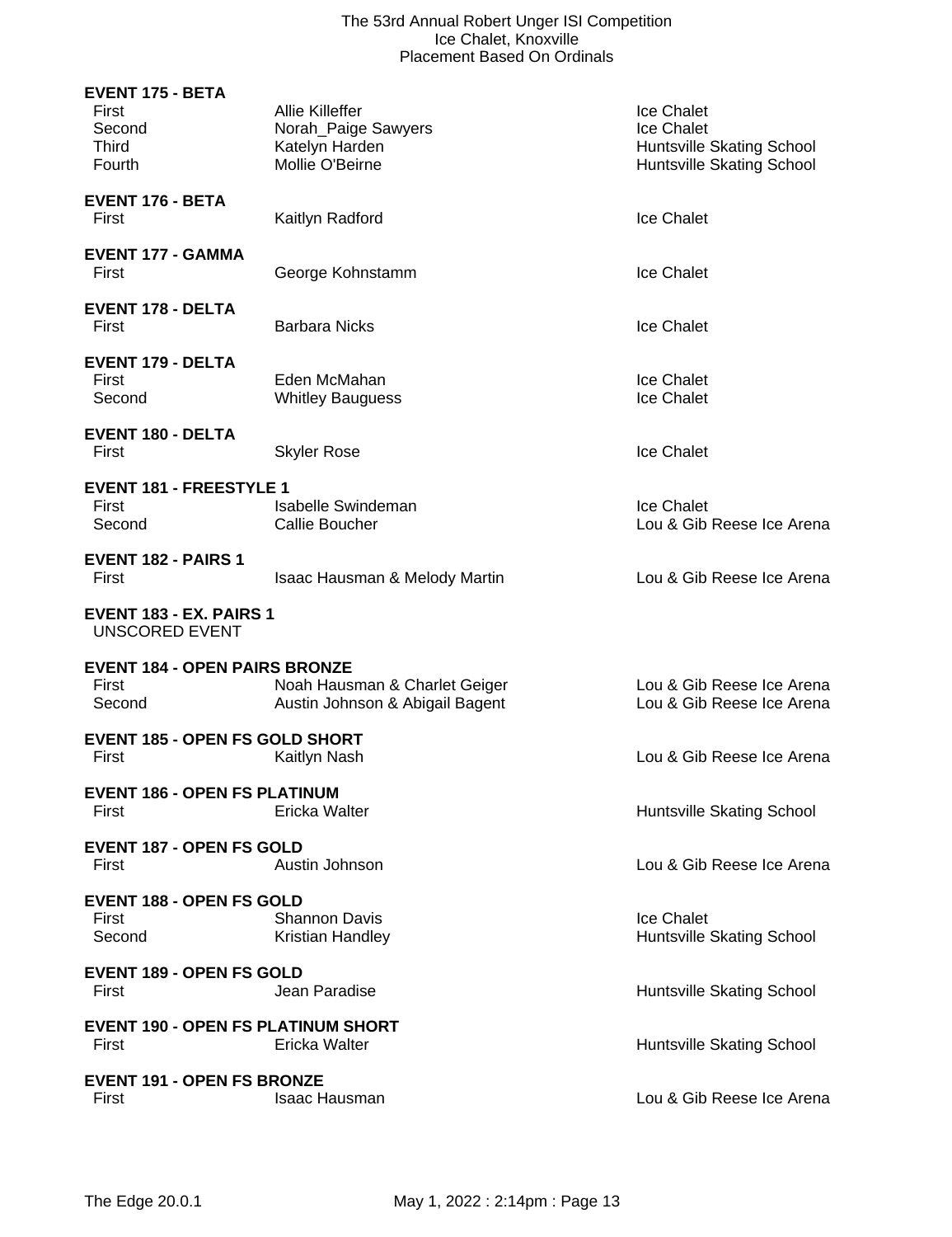# **EVENT 192 - OPEN FS BRONZE**

| First<br>Hannah Rieger | <b>Ice Chalet</b> |
|------------------------|-------------------|
|------------------------|-------------------|

# **EVENT 193 - OPEN FS BRONZE**

| First  | Adalyn Martin     | Lou & Gib         |
|--------|-------------------|-------------------|
| Second | Lillyanna Jacklet | <b>Ice Chalet</b> |

#### **EVENT 194 - OPEN FS BRONZE**

First Crace King Crace Communications and the Chalet Second Arwen Roach Crace Chalet Crace Chalet Creater and Arwen Roach Creater Creater and Trender Creater and Trender Second Creater Arwen Arwen Creater and Trender Secon Second **Arwen Roach** 

# **EVENT 195 - OPEN FS BRONZE**

First **Helen Sylvester Huntsville Skating School Huntsville Skating School** Second Autumn Knoth-Jez Huntsville Skating School

# **EVENT 196 - FREESTYLE 4**

| First  | Madeleine Darby   | <b>Ice Chalet</b> |
|--------|-------------------|-------------------|
| Second | Samantha Bauguess | <b>Ice Chalet</b> |
| Third  | Ella Schall       | Lou & Gib         |

# **EVENT 197 - OPEN FS SILVER**

| First         | Grace Graham | Ice Chalet                       |
|---------------|--------------|----------------------------------|
| Second        | Alexa Roth   | Ice Chalet                       |
| Third         | Alice Jinks  | <b>Huntsville Skating School</b> |
| <b>Fourth</b> | Sabrina Fox  | <b>Huntsville Skating School</b> |
| Fifth         | Sydney Chan  | Ice Chalet                       |
|               |              |                                  |

# **EVENT 198 - OPEN FS GOLD**

| First  | Abigail Bagent | Lou & Gib         |
|--------|----------------|-------------------|
| Second | Isabela Miller | <b>Ice Chalet</b> |

### **EVENT 199 - OPEN FS SILVER**

| First  | <b>Charlotte Hardt</b> |
|--------|------------------------|
| Second | Ella Schall            |
| Third  | Isabella Mitche        |

### **EVENT 200 - OPEN FS SILVER**

| Hannah Hausm  |
|---------------|
| Alex Gowans   |
| Alexandra Amy |
|               |

# **EVENT 201 - OPEN FS SILVER**

| First  | <b>Charlet Geiger</b> |
|--------|-----------------------|
| Second | Cassandre Dodd        |
| Third  | Nadia Paradise        |

#### **EVENT 202 - EX. FREESTYLE 4** UNSCORED EVENT

# **EVENT 203 - OPEN FS SILVER** First **Andrew Giovengo Ice Chalet Ice Chalet**

|        | <b>EVENT 204 - OPEN FS PLATINUM SHORT</b> |                   |
|--------|-------------------------------------------|-------------------|
| First  | Noah Hausman                              | Lou & Gib         |
| Second | Altair Zentgraf                           | <b>Ice Chalet</b> |

Lou & Gib Reese Ice Arena<br>Ice Chalet

Lou & Gib Reese Ice Arena

First Abigail Bagent Lou & Gib Reese Ice Arena

t **First Charlotte Huntsville Skating School** Lou & Gib Reese Ice Arena **Third Islamic Mitchell Huntsville Skating School** 

nan **Hausman Hausman Lou & Gib Reese Ice Arena** Lou & Gib Reese Ice Arena Second Amy Lou & Gib Reese Ice Arena

> Lou & Gib Reese Ice Arena Huntsville Skating School Huntsville Skating School

Lou & Gib Reese Ice Arena<br>Ice Chalet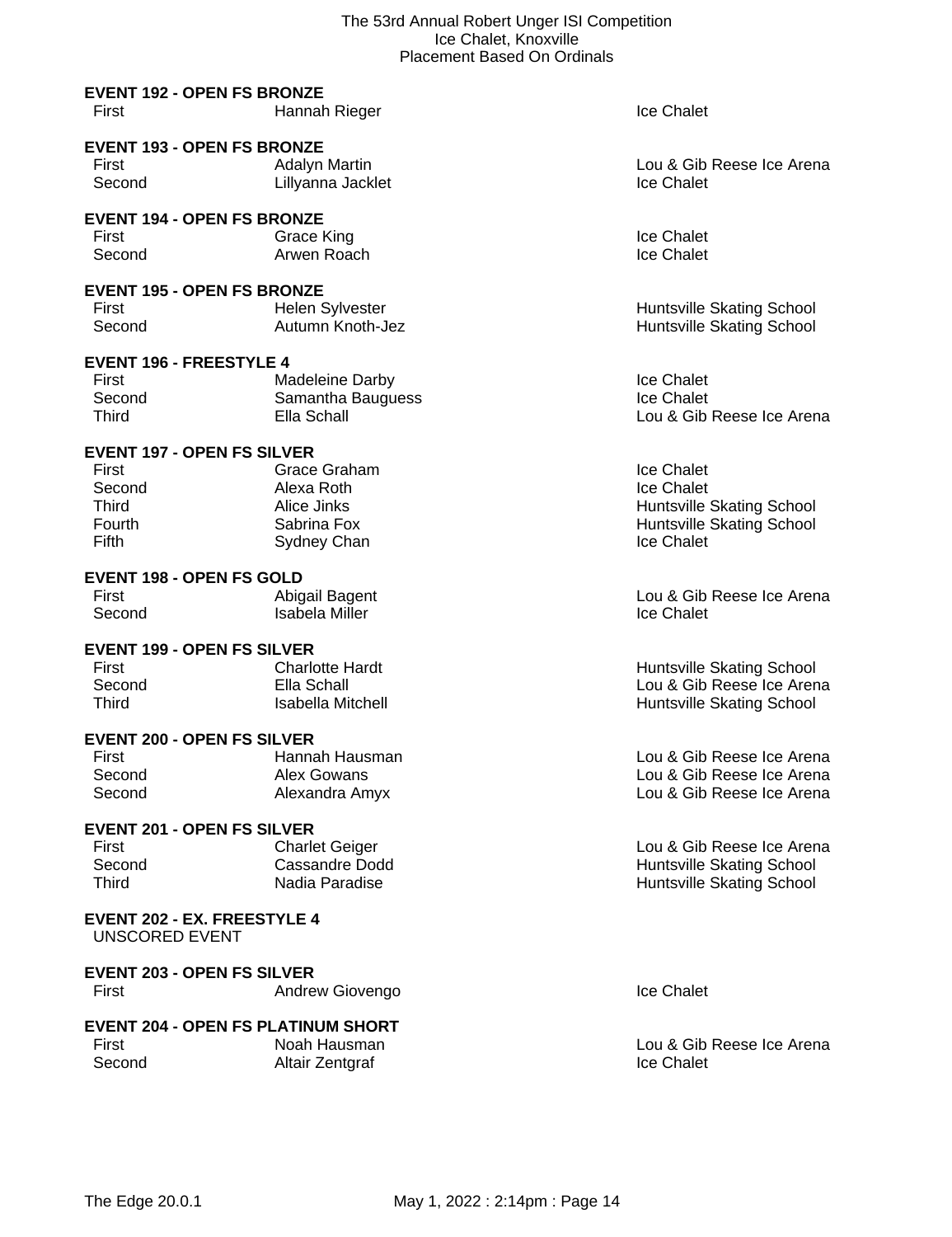|              | <b>EVENT 205 - FOOTWORK 9-PLATINUM</b>           |                           |
|--------------|--------------------------------------------------|---------------------------|
| First        | Jessi Buchko                                     | Ice Chalet                |
| Second       | Abigail Bagent                                   | Lou & Gib Reese Ice Arena |
| <b>Third</b> | <b>Bonnie Dudley</b>                             | Ice Chalet                |
|              | <b>EVENT 206 - DRAMA SPOT. FS4</b>               |                           |
| First        | Hannah Hausman                                   | Lou & Gib Reese Ice Arena |
| Second       | Emma Williams                                    | Huntsville Skating School |
| <b>Third</b> | Alex Gowans                                      | Lou & Gib Reese Ice Arena |
|              | <b>EVENT 207 - DRAMA SPOT. FS4</b>               |                           |
| First        | <b>Cassandre Dodd</b>                            | Huntsville Skating School |
|              |                                                  |                           |
|              | <b>EVENT 208 - DRAMA SPOT. FS6</b>               |                           |
| First        | Sora Imai                                        | Ice Chalet                |
| Second       | <b>Shannon Davis</b>                             | Ice Chalet                |
| <b>Third</b> | Kristian Handley                                 | Huntsville Skating School |
|              | <b>EVENT 209 - ENSEMBLE</b>                      |                           |
| First        | <b>Happily Never After</b>                       | Lou & Gib Reese Ice Arena |
|              | <b>EVENT 210 - ENSEMBLE</b>                      |                           |
| First        | The Treble Makers                                | Lou & Gib Reese Ice Arena |
|              |                                                  |                           |
|              | <b>EVENT 211 - COUPLES SPOT. LT. ENT. BRONZE</b> |                           |
| First        | Hannah Rieger & Allison Reynolds                 | Ice Chalet                |
|              | <b>EVENT 212 - COUPLES SPOT. LT. ENT. SILVER</b> |                           |
| First        | Josie Jarrett & Lillyanna Jacklet                | Ice Chalet                |
|              | <b>EVENT 213 - COUPLES SPOT. LT. ENT. SILVER</b> |                           |
| First        | Grace King & Andrew Giovengo                     | Ice Chalet                |
|              |                                                  |                           |
|              | EVENT 214 - LT. ENT. SPOT. FS6-7                 |                           |
| First        | Austin Johnson                                   | Lou & Gib Reese Ice Arena |
| Second       | Jaedyn Sobota                                    | Ice Chalet                |
| Third        | <b>Isabela Miller</b>                            | Ice Chalet                |
|              | <b>EVENT 215 - COUPLES SPOT. DRAMA GOLD</b>      |                           |
| First        | Jeshua Jacklet & Shannon Davis                   | Ice Chalet                |
|              | EVENT 216 - LT. ENT. SPOT. FS1                   |                           |
| First        | <b>Haley McAdams</b>                             | Huntsville Skating School |
| Second       | Claire Clayton                                   | Huntsville Skating School |
| <b>Third</b> | <b>Callie Boucher</b>                            | Lou & Gib Reese Ice Arena |
|              | EVENT 217 - LT. ENT. SPOT. FS2-3                 |                           |
| First        | <b>Megan Stewart</b>                             | Huntsville Skating School |
| Second       | <b>Lillian Doss</b>                              | Huntsville Skating School |
| <b>Third</b> | Anna_Claire Abney                                | Huntsville Skating School |
| Fourth       | Isaac Hausman                                    | Lou & Gib Reese Ice Arena |
|              |                                                  |                           |
| First        | EVENT 218 - LT. ENT. SPOT. FS4                   | Ice Chalet                |
| Second       | Kate Early<br>Sabrina Fox                        | Huntsville Skating School |
| <b>Third</b> | Alice Jinks                                      | Huntsville Skating School |
| Fourth       | Alisa Apostoaei                                  | Ice Chalet                |
|              |                                                  |                           |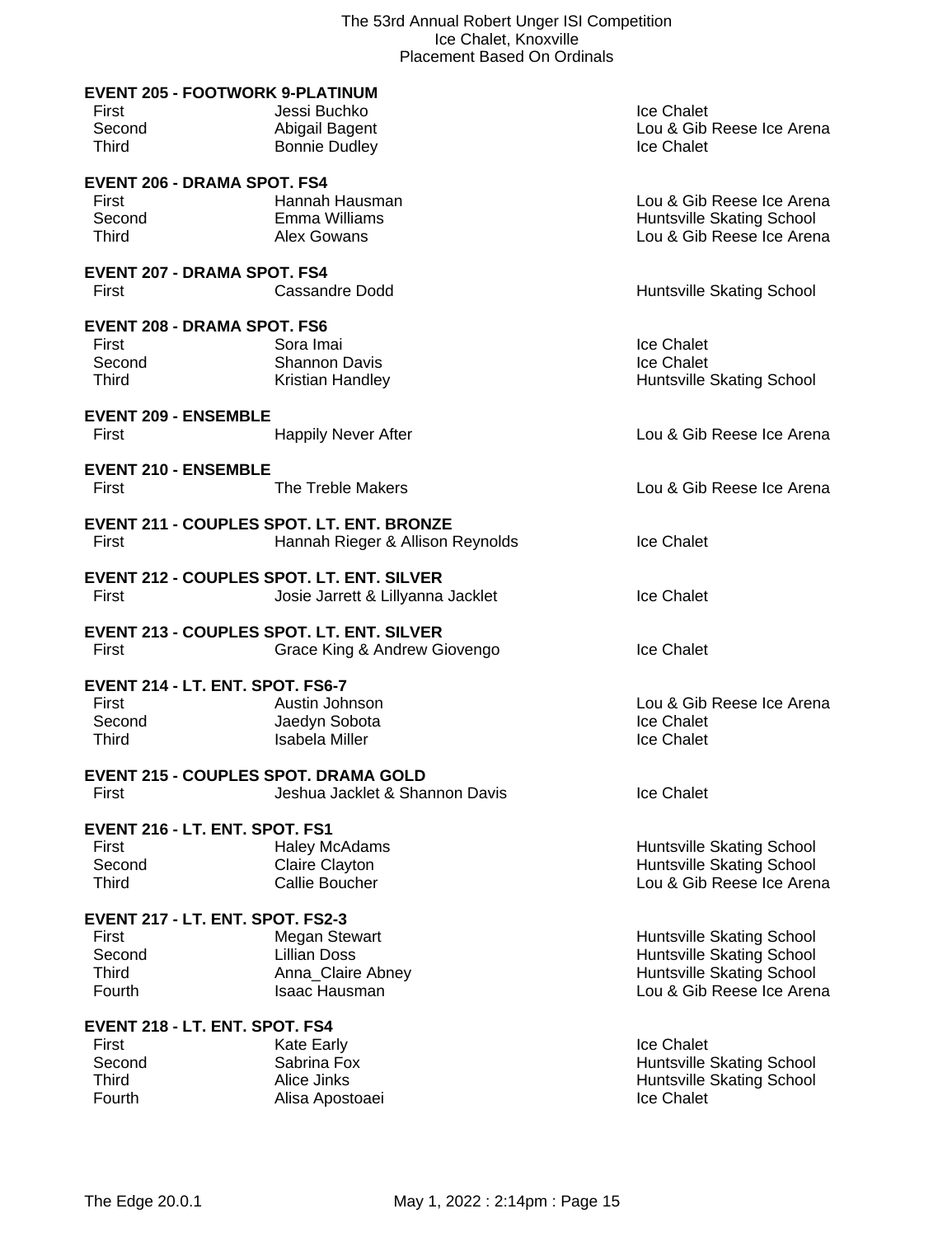| EVENT 219 - LT. ENT. SPOT. FS4<br>First                                    | Tony Knox                                                                                             | Ice Chalet                                                           |
|----------------------------------------------------------------------------|-------------------------------------------------------------------------------------------------------|----------------------------------------------------------------------|
| <b>EVENT 220 - THEATER PRODUCTION</b><br>First<br>Second                   | Aladdin<br>Jungle Book                                                                                | Ice Chalet<br>Lou & Gib Reese Ice Arena                              |
| <b>EVENT 221 - FIGURES 1</b><br>First                                      | Josie Jarrett                                                                                         | <b>Ice Chalet</b>                                                    |
| EVENT 222 - SOLO COMP. FS1<br>First<br>Second<br><b>Third</b>              | Isabelle Swindeman<br>Emma Nolen<br>Callie Boucher                                                    | Ice Chalet<br>Ice Chalet<br>Lou & Gib Reese Ice Arena                |
| EVENT 224 - JUMP & SPIN TEAM - HIGH<br>First<br>First                      | <b>Teenage Mutant Ninja Turtles</b><br>Old Fogeys & Young Ladies                                      | Lou & Gib Reese Ice Arena<br>Ice Chalet                              |
| <b>EVENT 223 - JUMP &amp; SPIN TEAM - MEDIUM</b><br>First                  | Welcome to the Jungle                                                                                 | Ice Chalet                                                           |
| <b>EVENT 225 - COUPLES SPOT. CHAR. LOW</b><br>First<br>Second<br>Third     | Whitley Bauguess & Jason Rieger<br>Barbara Nicks & Alina Orlovskyy<br>Lilah Hirtzinger & Iylah Kruise | <b>Ice Chalet</b><br>Ice Chalet<br>Lou & Gib Reese Ice Arena         |
| EVENT 226 - LT. ENT. SPOT. FS4<br>First<br>Second                          | Caitlin Orr<br>Alexandra Amyx                                                                         | Lou & Gib Reese Ice Arena<br>Lou & Gib Reese Ice Arena               |
| <b>EVENT 227 - COUPLE SPOTLIGHT LE GOLD</b><br>First                       | Austin Johnson & Abigail Bagent                                                                       | Lou & Gib Reese Ice Arena                                            |
| <b>EVENT 228 - COUPLES SPOT. LT. ENT. GOLD</b><br>First                    | Cassandre Dodd & Kristian Handley                                                                     | Huntsville Skating School                                            |
| <b>EVENT 229 - COUPLES SPOT. CHAR. GOLD</b><br>First                       | Jaedyn Sobota & Bonnie Dudley                                                                         | Ice Chalet                                                           |
| <b>EVENT 230 - COUPLES SPOT, CHAR, SILVER</b><br>First<br>Second<br>Second | Adalyn Martin & Ella Schall<br>Colton Jarrett & Tony Knox<br>Isaac Hausman & Charlet Geiger           | Lou & Gib Reese Ice Arena<br>Ice Chalet<br>Lou & Gib Reese Ice Arena |
| <b>EVENT 231 - COUPLES SPOT, CHAR, BRONZE</b><br>First                     | Rachil McAllister & Arwen Roach                                                                       | Ice Chalet                                                           |
| <b>EVENT 232 - CHAR. SPOT. FS4</b><br>First<br>Second                      | <b>Rosie Christy</b><br>Nadia Paradise                                                                | Lou & Gib Reese Ice Arena<br>Huntsville Skating School               |
| EVENT 233 - LT. ENT. SPOT. TOT 3<br>First                                  | <b>Riley Emmert</b>                                                                                   | Ice Chalet                                                           |
| EVENT 234 - LT. ENT. SPOT. PRE ALPHA<br>First                              | Maya Chohan                                                                                           | Ice Chalet                                                           |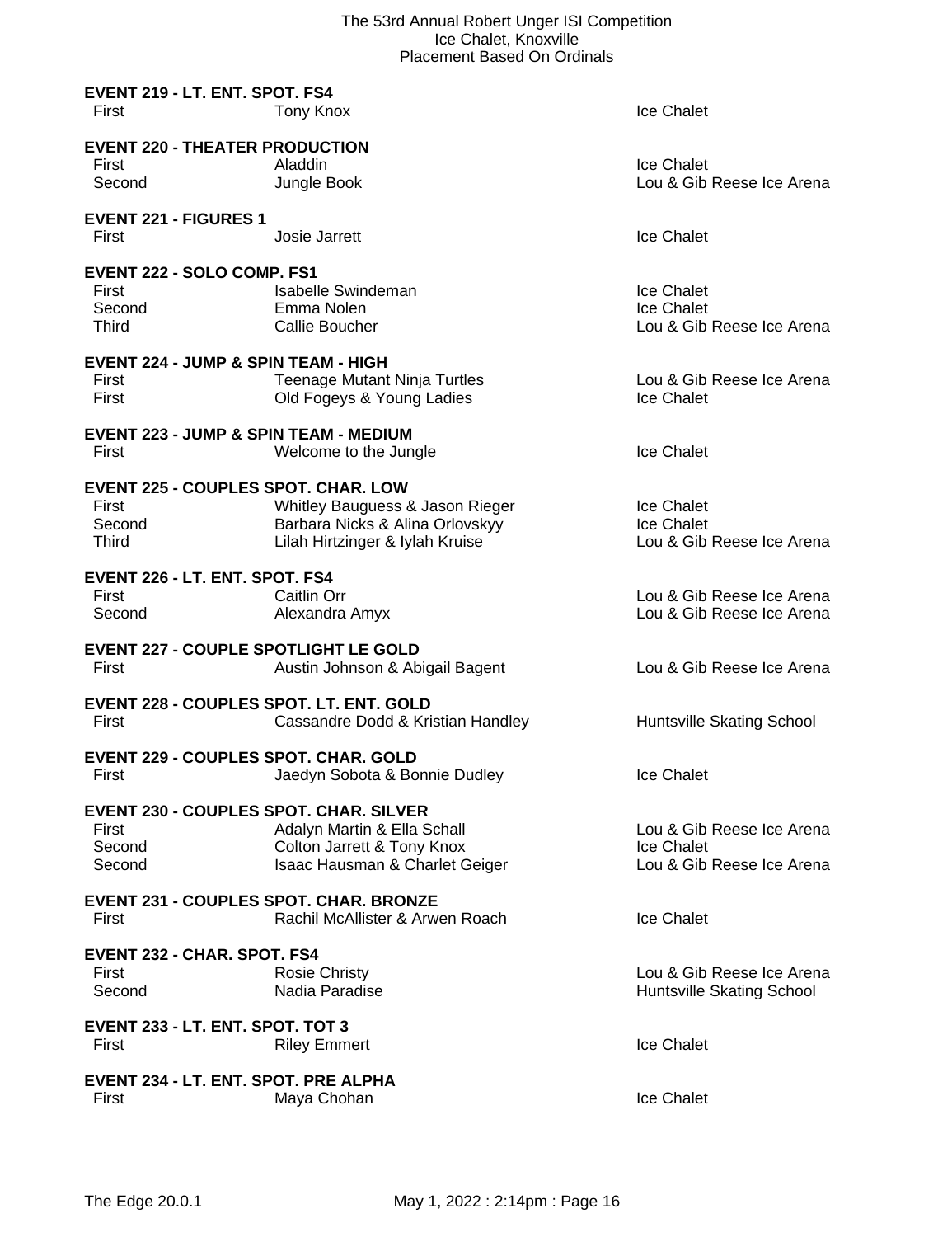|                                               | ice Chalet, Knoxville<br><b>Placement Based On Ordinals</b> |                                                        |
|-----------------------------------------------|-------------------------------------------------------------|--------------------------------------------------------|
| <b>EVENT 235 - LT. ENT. SPOT. BETA</b>        |                                                             |                                                        |
| First                                         | Alina Orlovskyy                                             | Ice Chalet                                             |
| Second                                        | Lilah Hirtzinger                                            | Lou & Gib Reese Ice Arena                              |
| <b>EVENT 236 - DRAMA SPOT. ALPHA</b>          |                                                             |                                                        |
| First                                         | Ella Neal                                                   | Edge Ice Center                                        |
|                                               |                                                             |                                                        |
| EVENT 236A - DRAMA SPOT. ALPHA                |                                                             |                                                        |
| First                                         | Christina Swanson                                           | Frank Southern Bloomington FSC                         |
| EVENT 237 - LT. ENT. SPOT. DELTA              |                                                             |                                                        |
| First                                         | <b>Barbara Nicks</b>                                        | Ice Chalet                                             |
|                                               |                                                             |                                                        |
| <b>EVENT 238 - DRAMA SPOT. FS3</b>            |                                                             |                                                        |
| First                                         | Autumn Knoth-Jez                                            | Huntsville Skating School                              |
| EVENT 239 - CHAR. SPOT. FS7                   |                                                             |                                                        |
| First                                         | Austin Johnson                                              | Lou & Gib Reese Ice Arena                              |
|                                               |                                                             |                                                        |
| <b>EVENT 240 - CHAR. SPOT. FS4</b><br>First   |                                                             | Ice Chalet                                             |
| First                                         | Samantha Bauguess<br><b>Mark Novak</b>                      | <b>Huntsville Skating School</b>                       |
| <b>Third</b>                                  | Caitlin Orr                                                 | Lou & Gib Reese Ice Arena                              |
| Fourth                                        | Isabella Mitchell                                           | Huntsville Skating School                              |
|                                               |                                                             |                                                        |
| <b>EVENT 241 - CHAR. SPOT. FS4</b><br>First   | Josie Jarrett                                               | Ice Chalet                                             |
| Second                                        | Ava Burleson                                                | Ice Chalet                                             |
| Third                                         | Alexandra Amyx                                              | Lou & Gib Reese Ice Arena                              |
| Fourth                                        | Emma Herring                                                | Huntsville Skating School                              |
|                                               |                                                             |                                                        |
| <b>EVENT 242 - CHAR. SPOT. FS3</b><br>First   | <b>Megan Stewart</b>                                        | Huntsville Skating School                              |
| Second                                        | <b>Lily Mitchell</b>                                        | Ice Chalet                                             |
| Third                                         | Hannah Rieger                                               | Ice Chalet                                             |
|                                               |                                                             |                                                        |
| EVENT 243 - CHAR. SPOT. FS3<br>First          | Makenna Crowe                                               | Edge Ice Center                                        |
| Second                                        | Samantha Rieger                                             | Ice Chalet                                             |
|                                               |                                                             |                                                        |
| <b>EVENT 244 - CHAR. SPOT. FS2</b>            |                                                             |                                                        |
| First                                         | Caitlyn Nix<br><b>Isaac Hausman</b>                         | Huntsville Skating School<br>Lou & Gib Reese Ice Arena |
| Second                                        |                                                             |                                                        |
| <b>EVENT 246 - CHAR. SPOT. ALPHA</b>          |                                                             |                                                        |
| First                                         | <b>William Bauguess</b>                                     | <b>Ice Chalet</b>                                      |
|                                               |                                                             |                                                        |
| <b>EVENT 247 - CHAR. SPOT. BETA</b>           |                                                             |                                                        |
| First                                         | Iylah Kruise                                                | Lou & Gib Reese Ice Arena                              |
| <b>EVENT 248 - CHAR. SPOT. BETA</b>           |                                                             |                                                        |
| First                                         | Dan Moore                                                   | Huntsville Skating School                              |
|                                               |                                                             |                                                        |
| <b>EVENT 249 - CHAR. SPOT. GAMMA</b><br>First |                                                             | <b>Ice Chalet</b>                                      |
|                                               | George Kohnstamm                                            |                                                        |
| <b>EVENT 250 - CHAR. SPOT. DELTA</b>          |                                                             |                                                        |
| First                                         | <b>Colton Jarrett</b>                                       | Ice Chalet                                             |